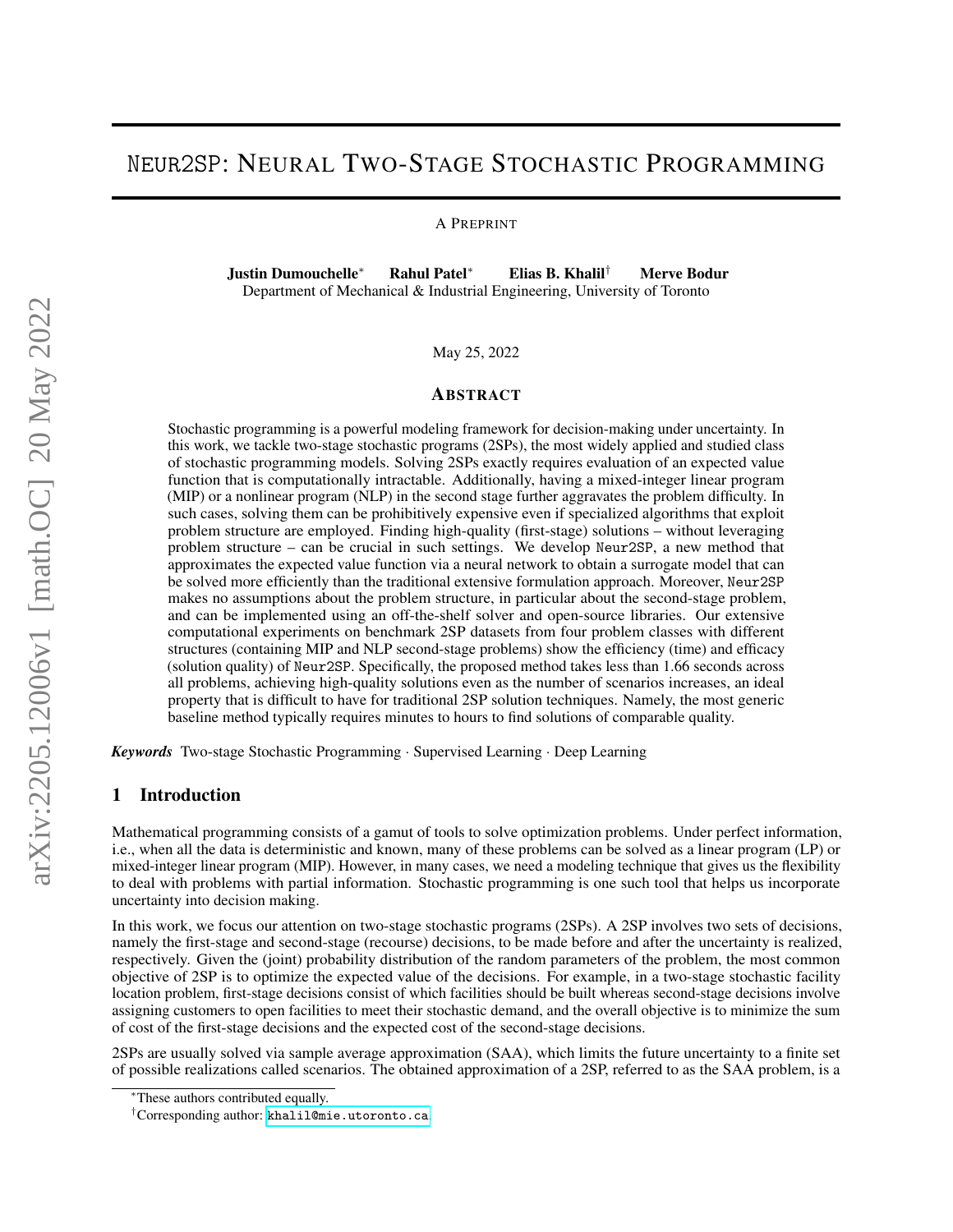reduction to an equivalent deterministic problem, and can be solved by the so-called *extensive form* (EF), the monolithic formulation where scenario copies of the second-stage decision variables are created and linked to the first-stage decisions. However, even for small 2SPs, solving the extensive form may be intractable as it requires introducing a large number of (possibly integer) variables and (possibly nonlinear) constraints. As such, specialized algorithms are required. If the second-stage problem assumes the form of an LP, then algorithms such as Benders decomposition (also known as the L-shaped method) can be leveraged to efficiently solve the problem to optimality. Unfortunately, in many practical applications of 2SP, the second-stage problem assumes the form of a MIP, for which specialized decomposition algorithms might not be efficient. The existence of continuous first-stage variables linked to the second-stage problem significantly increases the difficulty of solving such problems. This is exacerbated when the second-stage problem is nonlinear, for which no general and structure-agnostic solution strategy exists.

In this work, we propose Neur2SP, a framework for constructing an *easier-to-solve* surrogate optimization problem for 2SP with the use of neural networks and supervised learning. A neural network is trained to approximate the second-stage value function for a finite set of scenarios. With such a trained network, the surrogate problem is confined to optimizing *only* first-stage decisions with respect to the first-stage objective function and the neural network approximation of the second-stage objective; for a fixed first-stage solution obtained via this surrogate, an optimal second-stage decision can be obtained relatively quickly for each scenario if desired. Our main contributions can be summarized as follows:

- 1. Neur2SP is the first generic machine learning approach for deriving a heuristic solution for 2SP. We introduce a highly parallelizable data collection procedure and show two separate neural models which can be used to formulate a deterministic mixed-integer surrogate problem for 2SP;
- 2. Neur2SP can be used out-of-the-box for 2SPs with linear and nonlinear objectives and constraints as well as mixed-integer variables in both the first and second stages, all without using any problem structure, i.e., in a purely data-driven way;
- 3. Neur2SP is shown to produce high-quality solutions significantly faster than the solely applicable general baseline method, the extensive form approach, for a variety of benchmark problems, namely, stochastic facility location problem, an investment problem, a server location problem, and a pooling problem from chemical engineering.

### 2 Preliminaries

In this section, we briefly introduce the necessary mathematical concepts used in the remainder of the paper. For a detailed summary of the notation see Appendix [A.](#page-12-0) We first introduce the 2SP setting, then describe the MIP formulation for a ReLU activation function which is central to the surrogate model we propose in this work.

#### 2.1 Two-stage Stochastic Programming

A 2SP can be generally expressed as  $\min_x \{c^\intercal x + \mathbb{E}_{\xi} [Q(x, \xi)] : x \in \mathcal{X}\}\)$ , where  $c \in \mathbb{R}^n$  is the first-stage cost vector,  $x \in \mathbb{R}^n$  represents the first-stage decisions, X is the first-stage feasible set, and  $\xi$  is the vector of random parameters following a probability distribution  $\mathbb P$  with support  $\Xi$ . The *value function*  $Q : \mathcal X \times \Xi \to \mathbb R$  returns the cost of optimal second-stage (recourse) decisions under realization  $\xi$  given the first-stage decisions of x. In many cases, as the  $Q(x,\xi)$ is obtained by solving a mathematical program, evaluating the *expected value function*,  $\mathbb{E}_{\xi}[Q(x,\xi)]$  is intractable.

To provide a more tractable formulation, the EF is used. Using a set of  $K$  scenarios sampled from the probability distribution  $\mathbb{P}, \text{EF}(K) \equiv \min_x \{c^\intercal x + \sum_{k=1}^K p_k Q(x, \xi_k) : x \in \mathcal{X}\},\$  where  $p_k$  is the probability of scenario  $\xi_k$  being realized. If  $Q(x,\xi) = \min_y \{F(y,\xi) : y \in \mathcal{Y}(x,\xi)\}$ , then  $\text{EF}(K)$  can be expressed as

$$
\min_{x,y} \Bigg\{ c^{\mathsf{T}} x + \sum_{k=1}^{K} p_k F(y_k, \xi_k) : x \in \mathcal{X}, y_k \in \mathcal{Y}(x, \xi_k) \,\forall k = 1, \ldots, K \Bigg\},\
$$

which can be solved through standard deterministic optimization techniques. However, the number of variables and constraints of the EF grows linearly with the number of scenarios. Furthermore, if  $Q(\cdot, \cdot)$  is the optimal value of a MIP or an NLP, the EF model becomes significantly more challenging to solve as compared to the LP case, limiting its applicability even at small scale.

#### 2.2 Embedding Neural Networks into MIPs

Neural networks are known to be universal function approximators [\[Hornik et al., 1989\]](#page-10-0). Mathematically, an  $\ell$ -layer fully-connected neural network can be expressed as:  $h^1 = \sigma(W^0\alpha + b^0)$ ;  $h^{m+1} = \sigma(W^m h^m + b^m)$ ,  $m = 1, \ldots, \ell - 1$ ;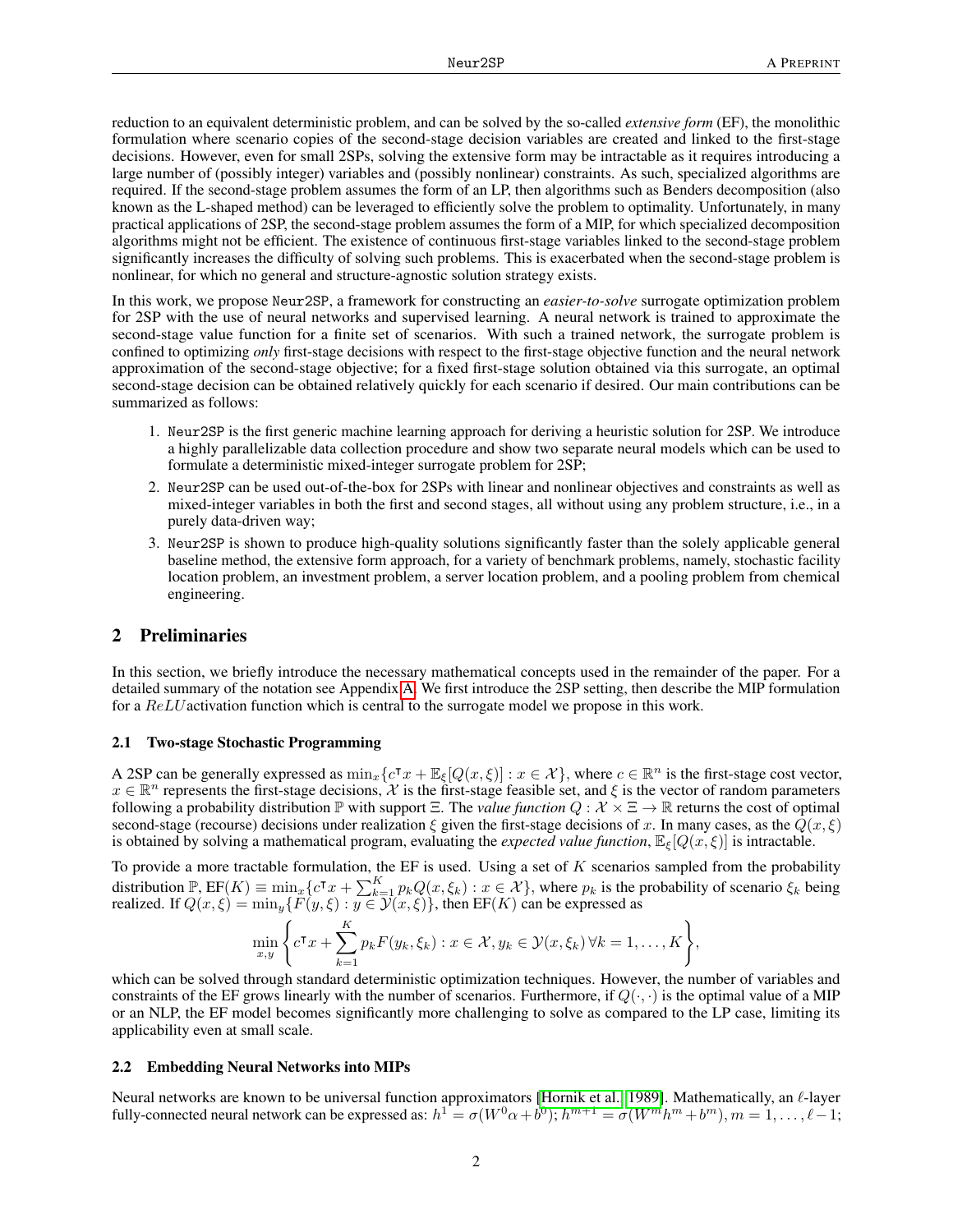$\beta = W^{\ell}h^{\ell} + b^{\ell}$ . Let  $d_0$  and  $d_m$  represent the input and  $m^{th}$  layer dimentionality, respectively. Here,  $\alpha \in \mathbb{R}^{d_0}$  is the input,  $\beta \in \mathbb{R}$  is the prediction,  $h^m \in \mathbb{R}^{d_m}$  is the m-th hidden layer,  $W^m \in \mathbb{R}^{d_m \times d_{m+1}}$  is the matrix of weights from layer m to  $m+1$ ,  $\bar{b}^m \in \mathbb{R}^{d_m}$  is the bias at the *i*-th layer, and  $\sigma$  is a non-linear activation function. The activation function is the rectified linear unit ( $ReLU$ ) given by  $\sigma(a) = \max\{0, a\}.$ 

Central to Neur2SP is the embedding of a trained neural network into a MIP. Here, we present the formulation proposed by [Fischetti and Jo](#page-10-1) [\[2018\]](#page-10-1). For a given hidden layer m, the j-th hidden unit,  $h_j^m$ , can be written as

<span id="page-2-2"></span>
$$
h_j^m = ReLU\left(\sum_{i=1}^{d_{m-1}} w_{ij}^{m-1} h_i^{m-1} + b_j^{m-1}\right),\tag{1}
$$

where  $w_{ij}^m$  is the element at the j-th row and i-th column of  $W^{m-1}$  and  $b_j^{m-1}$  is the j-th index of  $b^{m-1}$ . To model  $ReLU$  in a MIP for a single hidden unit, say the j-th unit in the m-th layer, we use the variables  $\hat{h}_j^m$ ,  $\check{h}_j^m$  and  $\hat{h}_i^{m-1}$  for  $i = 1, \ldots, d_{m-1}$ . With the above variables, the  $ReLU$  activation can be modeled with the following constraints:

$$
\sum_{i=1}^{d_{m-1}} w_{ij}^{m-1} \hat{h}_i^{m-1} + b_j^{m-1} = \hat{h}_j^m - \check{h}_j^m,
$$
\n(2a)

$$
z_j^m = 1 \Rightarrow \hat{h}_j^m \le 0,\tag{2b}
$$

$$
z_j^m = 0 \Rightarrow \check{h}_j^m \le 0,\tag{2c}
$$

$$
\hat{h}_j^m, \check{h}_j^m \ge 0,\tag{2d}
$$

<span id="page-2-1"></span><span id="page-2-0"></span>
$$
z_j^m \in \{0, 1\},\tag{2e}
$$

where the logical constraints in Equation [\(2b\)](#page-2-0) and Equation [\(2c\)](#page-2-1) are translated into big-M constraints by MIP solvers. To verify the correctness of this formulation, observe that constraints [\(2b\)](#page-2-0) and [\(2c\)](#page-2-1) in conjunction with the fact the binary  $z_j^m$  ensures that at most one of  $\hat{h}_j^m$  and  $\check{h}_j^m$  are non-zero. Furthermore, since both  $\hat{h}_j^m$  and  $\check{h}_j^m$  are non-negative, if  $\sum_{i=1}^{d_{m-1}} w_{ij}^{m-1} \hat{h}_i^{m-1} + b_j^{m-1} > 0$ , then it follows that  $\hat{h}_j^m > 0$  and  $\check{h}_j^m = 0$ . If negative, then  $\hat{h}_j^m = 0$  and  $\check{h}_j^m > 0$ . Thus, we have that if the left-hand side of [\(2a\)](#page-2-2) is positive,  $\hat{h}^m_j$  will be positive; if it is negative, then  $\hat{h}^m_j = 0$ ; this is an exact representation of the ReLU function.

### 3 Related Work

A recent line of work by [Cheng et al.](#page-10-2) [\[2017\]](#page-10-2), [Tjeng et al.](#page-10-3) [\[2017\]](#page-10-3), [Fischetti and Jo](#page-10-1) [\[2018\]](#page-10-1), [Serra et al.](#page-10-4) [\[2018\]](#page-10-4) studies the problem of embedding a trained neural network with ReLU activation in the hidden layers into a MIP. To the best of our knowledge, Neur2SP is the first approach that employs this technique in the stochastic programming setting. The works of [Anderson et al.](#page-10-5) [\[2020\]](#page-10-5) and [Grimstad and Andersson](#page-10-6) [\[2019\]](#page-10-6) showcase how the bound of these MIP encodings of a neural network can be tightened further; as the bounds are based on the big- $M$  constraints, setting the right value of M can have an impact on the solution time.

Another exciting direction of research proposes to heuristically solve 2SP based on scenario reduction. Many of these approaches Dupačová et al. [\[2003\]](#page-10-7), [Römisch](#page-10-8) [\[2009\]](#page-10-8), [Beraldi and Bruni](#page-10-9) [\[2014\]](#page-10-9), [Prochazka and Wallace](#page-10-10) [\[2020\]](#page-10-10), [Keutchayan et al.](#page-10-11) [\[2021\]](#page-10-11) perform some form of clustering to reduce the number of scenarios and then solve a smaller surrogate problem with these scenarios. Recently, [Wu et al.](#page-10-12) [\[2022\]](#page-10-12) used a conditional variational autoencoder to learn scenario embedding and perform clustering on it for scenario reduction. To find representative scenarios they use semi-supervised learning with respect to the second-stage cost, however, these predictions are not leveraged explicitly in the downstream task, like the methodology we propose in this work.

[Nair et al.](#page-10-13) [\[2018\]](#page-10-13) directly learn to predict the solution of a 2SP for unconstrained binary first-stage decisions. They predict an initial first-stage solution and iteratively perturb it to improve. However, it cannot handle hard constraints nor general integer or continuous variables in the first stage. [Bengio et al.](#page-10-14) [\[2020\]](#page-10-14) predicts a representative scenario, for an input scenario set, and use it to form a smaller surrogate problem. They show that using the predicted representative scenario, a near-optimal first-stage decision can be obtained by solving the surrogate. However, their method relies on the problem structure to build the representative scenario for training, which requires domain expertise.

Furthermore, [Dai et al.](#page-10-15) [\[2022\]](#page-10-15) develop a model to map problem instances to piece-wise linear value functions. Their approach is applied to multi-stage problems, however, as their model is based on piece-wise linear components, it is only applicable to problems with linear next-stage sub-problems. Also, none of the above mentioned works have a non-linear second-stage problem.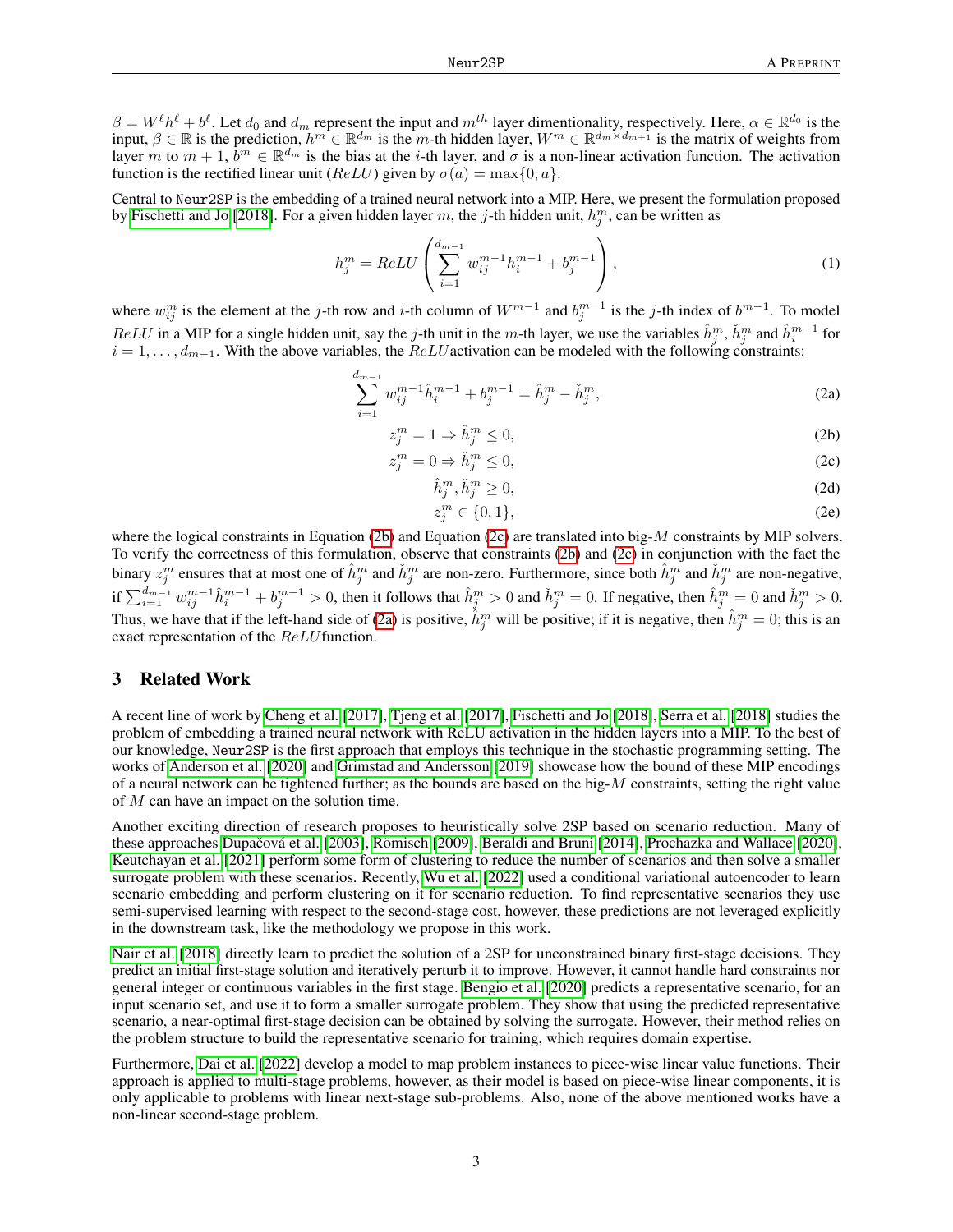### 4 Methodology

In this section, we present our methodology. Specifically, the learning models and tasks, the approximations to 2SP, and a data generation strategy. For an overview of our methodology, we provide a illustration and summary in Figure [1.](#page-3-0) We use the notation  $[n] := \{1, \ldots, n\}$  for  $n \in \mathbb{Z}_+$ .



<span id="page-3-0"></span>Figure 1: Overview of the methodology. The leftmost block is the input, namely, a 2SP. From the 2SP, we follow the data generation procedure from Section [4.3](#page-4-0) to obtain a dataset. We then train one of the learning models presented in Section [4.1.](#page-3-1) The trained model is then embedded into a MIP using the procedure in Section [4.2](#page-3-2) to obtain an approximate MIP (the "MIPify" step). Lastly, the approximate MIP is solved with an off-the-shelf MIP solver to obtain a first-stage 2SP solution.

#### <span id="page-3-1"></span>4.1 Learning Models

We propose two separate learning models for predicting the second-stage costs. These models loosely relate to the multi-cut and single-cut Benders decomposition algorithms. Specifically, we propose a single-cut model which attempts to estimate the expected second-stage cost of *a set of scenarios* and a multi-cut model which estimates the cost of *a single second-stage scenario*.

**Single-cut.** In this case, the model learns a mapping from  $(x, \{\xi_k\}_{k=1}^K) \to \sum_{k=1}^K p_k Q(x, \xi_k)$ . In words, the model takes in a first-stage solution x and a set of K scenarios, and outputs a prediction of the second-stage cost. We embed the scenario set  $\{\xi_k\}_{k=1}^K$  into a latent space by passing it through a neural network  $\Psi^1$  and performing mean-aggregation. The aggregated embedding is passed through another network,  $\Psi^2$ , to obtain the final scenario embedding. This embedding, representing the scenario set [\[Zaheer et al., 2017\]](#page-10-16), is appended to the input first-stage decision and passed through a feed-forward network  $\Phi^{SC}$ , with  $ReLU$  activations, to predict the expected second-stage value. Hence, the final output is such that  $\Phi^{SC}(x, \Psi^2(\oplus_{k=1}^K \Psi^1(p_k, \xi_k))) \approx \sum_{k=1}^K p_k Q(x, \xi_k)$ . Note that the embedding networks,  $\Psi^1$ and  $\Psi^2$ , can be arbitrarily complex as only  $\Phi^{SC}$  is embedded into the approximate MIP. Also, although  $\Psi^1$  is trained using  $K$  scenarios, once the networks are trained, they can be used with any finite (potentially much larger) number of scenarios.

**Multi-cut.** In this setting, the model learns a mapping  $\Phi^{MC}$  from  $(x, \xi_k) \to Q(x, \xi_k)$ , where  $k \in [K]$ . Once the mapping  $\Phi^{MC}$  is learned, we can approximate  $\sum_{k=1}^{K} p_k Q(x, \xi_k) \approx \sum_{k=1}^{K} p_k \Phi^{MC}(x, \xi_k)$ .

#### <span id="page-3-2"></span>4.2 Neural Network Embedding for 2SP

We now describe the approximate MIP for both the single-cut and multi-cut learning models from the preceding section. Let  $\Lambda$  represent the number of predictions made by the neural network. For the single-cut case,  $\Lambda = 1$  as we only predict the expected second-stage value for a set of scenarios. In the multi-cut case,  $\Lambda = K$  as we predict the second-stage value for each scenario.

Let  $\hat{h}^{m,\lambda}_j$  represent the  $ReLU$  output for the j-th hidden unit in the m-th hidden layer for output  $\lambda$ , for all  $m \in [\ell-1]$ ,  $j \in [d_m]$ , and  $\lambda \in [\Lambda]$ . Suppose  $\check{h}_j^{m,\lambda}$  is a slack variable used to model the  $ReLU$  output for the j-th hidden unit in the m-th hidden layer for scenario k, for all  $m \in [\ell - 1], j \in [d_m]$ , and  $\lambda \in [\Lambda]$ . Let  $z_j^{m,\lambda}$  be a binary variable used to ensure that at most one of  $\hat{h}^{m,k}_j$  and  $\check{h}^{m,k}_j$  are non-zero. This variable is defined for all  $m \in [\ell-1], j \in [d_m]$ , and  $\lambda \in [\Lambda]$ . Suppose  $\beta_{\lambda}$  is the  $\lambda$ -th prediction by the neural network, for all  $\lambda \in [\Lambda]$ .

With the above variables we can define an approximation to EF as given in Equation [\(3\)](#page-4-1). The objective function [\(3a\)](#page-4-2) minimizes the cost of the first-stage decisions plus the expected cost of the second-stage cost approximation. Constraints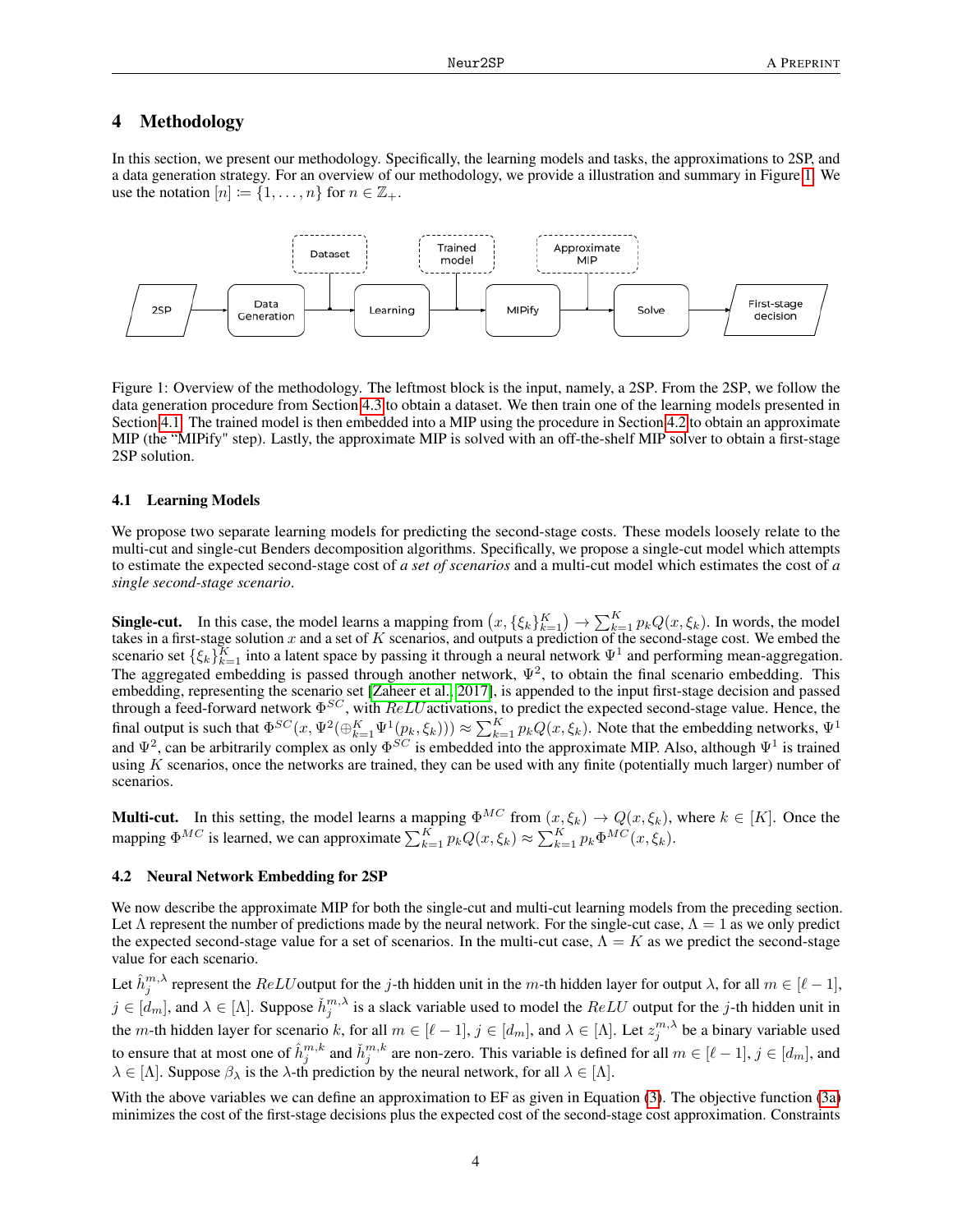

<span id="page-4-3"></span><span id="page-4-2"></span>Figure 2: Neur2SP single-cut architecture.

 $(3b)-(3d)$  $(3b)-(3d)$  $(3b)-(3d)$  propagate a first-stage solution x to the output of the neural network for each scenario. Constraints  $(3e)-(3h)$  $(3e)-(3h)$  $(3e)-(3h)$ ensure the prediction of the neural network is respected. Constraint [\(3i\)](#page-4-1) ensures the feasibility of the first-stage solution.

In this approximation, we introduce a number of additional variables and big-M constraints. Specifically, for a neural network with H hidden units, we introduce  $\Lambda \cdot H$  additional binary variables for  $z_j^{m,\lambda}$ . In addition, we introduce  $2 \cdot \Lambda \cdot H$  continuous variables for  $\hat{h}^{m,\lambda}_{j}$  and  $\check{h}^{m,\lambda}_{j}$ . Lastly, we require an additional  $\Lambda$  variables for the output of the network. Although the number of variables we introduce in this approximation is quite large, we hypothesize that the resulting MIP will be easier to solve than the extensive form, in particular, when the second-stage problem is nonlinear. In the remainder of the paper, we refer to the neural network embedded MIP given in [\(3\)](#page-4-1) as MIP-NN.

$$
\min \quad c^{\mathsf{T}}x + \sum_{\lambda=1}^{\Lambda} p_{\lambda} \beta_{\lambda} \tag{3a}
$$

s.t. 
$$
\sum_{i=1}^{d_0} w_{ij}^0 [x, \xi_{\lambda}]_i + b_j^0 = \hat{h}_j^{1, \lambda} - \check{h}_j^{1, \lambda}
$$
  $\forall j \in [d_1], \lambda \in [\Lambda],$  (3b)

$$
\sum_{i=1}^{d_{m-1}} w_{ij}^{m-1} \hat{h}_i^{m-1,\lambda} + b_j^{m-1} = \hat{h}_j^{m,\lambda} - \check{h}_j^{m,\lambda} \qquad \forall m \in [\ell-1], j \in [d_m], \lambda \in [\Lambda], \qquad (3c)
$$

$$
\sum_{i=1}^{\infty} w_{ij}^{\ell} \hat{h}_i^{\ell,\lambda} + b^{\ell} \le \beta_{\lambda} \qquad \forall \lambda \in [\Lambda], \qquad (3d)
$$

<span id="page-4-5"></span><span id="page-4-4"></span>
$$
z_j^{m,\lambda} = 1 \Rightarrow \hat{h}_j^{m,\lambda} = 0
$$
  
\n
$$
z_j^{m,\lambda} = 0 \Rightarrow \check{h}_j^{m,\lambda} = 0
$$
  
\n
$$
\forall m \in [\ell - 1], j \in [d_m], \lambda \in [\Lambda],
$$
 (3e)  
\n
$$
\forall m \in [\ell - 1], j \in [d_m], \lambda \in [\Lambda],
$$
 (3f)

<span id="page-4-6"></span><span id="page-4-1"></span>
$$
z_j^{m,\lambda} \in \{0,1\} \qquad \forall m \in [\ell-1], j \in [d_m], \lambda \in [\Lambda], \qquad (3g)
$$
  
\n
$$
\hat{h}_j^{m,\lambda}, \check{h}_j^{m,\lambda} \ge 0 \qquad \forall m \in [\ell-1], j \in [d_m], \lambda \in [\Lambda], \qquad (3h)
$$
  
\n
$$
x \in \mathcal{X} \qquad (3i)
$$

#### <span id="page-4-0"></span>4.3 Data Generation

The proposed methodology falls in the supervised learning paradigm. Hence, we need a diverse dataset of input-output pairs to train a model. To generate such dataset for a given 2SP problem we follow an iterative procedure. We begin by generating a random feasible first-stage decision. For the single-cut case, we sample a set of scenarios with random cardinality  $K'$  from the uncertainty distribution. Here,  $K'$  should be chosen to balance the trade-off between the time spent to generate a sample of second-stage values for a given first-stage solution and the time to estimate the expected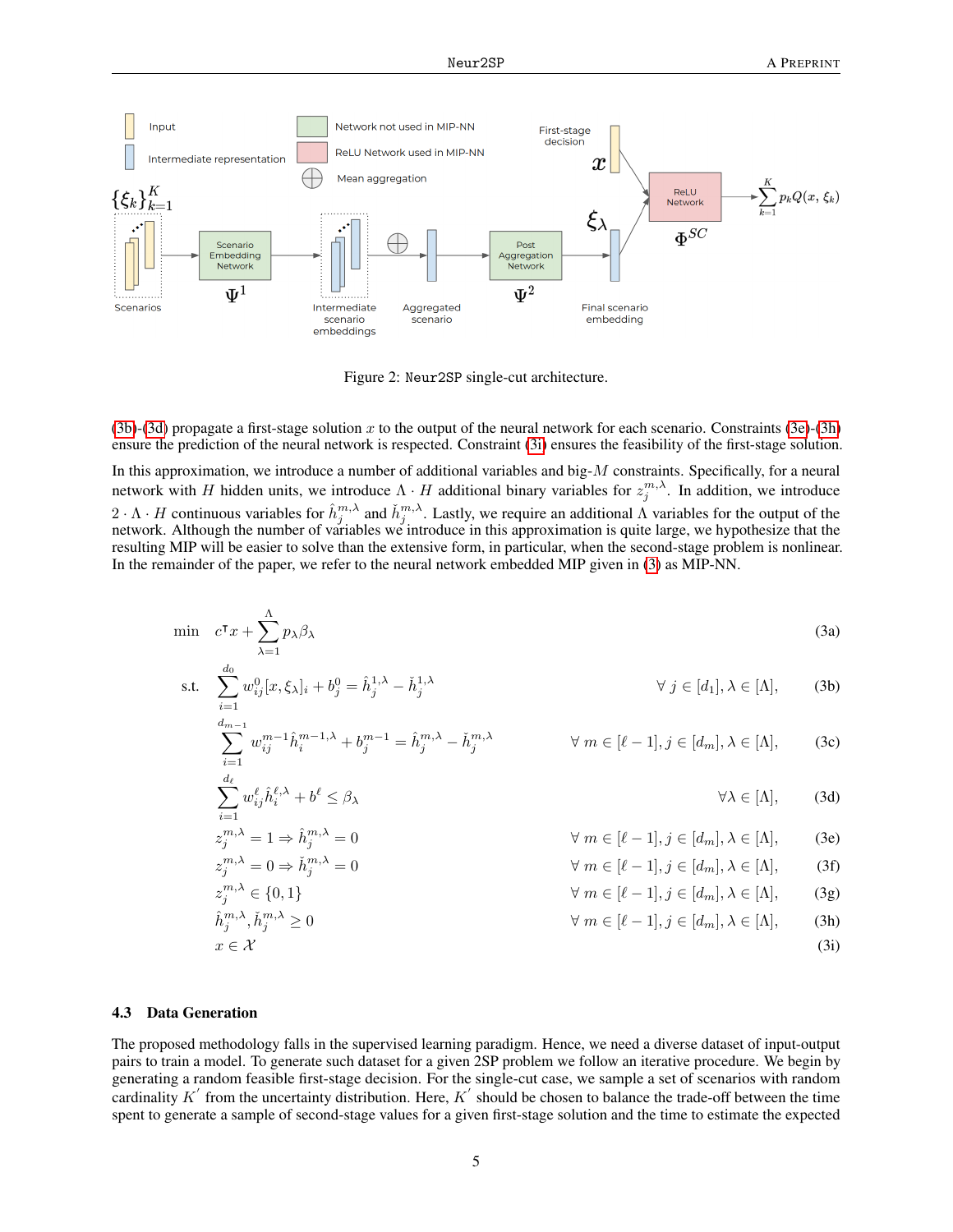| Problem     | First stage | <b>Second Stage</b> | Objective       | Constraints     | <b>Objective Sense</b> |
|-------------|-------------|---------------------|-----------------|-----------------|------------------------|
| <b>CFLP</b> | Binary      | <b>Binary</b>       | Linear          | Linear          | Minimization           |
| <b>INVP</b> | Continuous  | <b>Binary</b>       | Linear          | Linear          | Minimization           |
| <b>SSLP</b> | Binary      | <b>Binary</b>       | Linear          | Linear          | Minimization           |
| <b>PP</b>   | Binary      | Continuous          | <b>Bilinear</b> | <b>Bilinear</b> | Maximization           |

<span id="page-5-0"></span>Table 1: Problem class characteristics.

second-stage value for a set of first-stage decisions in a given time budget. Specifically, if  $K'$  is large, then on average more time will be spent in determining the expected value using a large number of scenarios, while for a small  $K'$ , the first-stage decision space will be explored more since expected value estimates would be obtained faster. For a given input of a first-stage decision and set of scenarios we then generate a label by calculating the expected second-stage  $\overline{a}$ 

value 
$$
\sum_{k'=1}^{K} p_{k'} Q_{k'}(\cdot, \xi_{k'})
$$
.

For the multi-cut case, at each iteration of the data generation procedure, we sample a single scenario from the uncertainty distribution. For a given input of a first-stage decision and scenario we generate a label by calculating its second-stage value  $Q(\cdot, \cdot)$ . Last, the input-output pair is added to the dataset.

This data generation procedure is fully parallelizable over the second-stage problems to be solved.

### 4.4 Multi-cut vs. Single-cut Trade-offs

The single-cut and multi-cut models both have significant trade-offs in terms of the learning task and the downstream optimization problem which embeds the trained model.

Learning. In data generation, both models require solving second-stage problems with a fixed first-stage solution. A sample in the multi-cut setting requires solving only a single optimization problem, whereas a sample in the single-cut setting requires solving at most  $K'$  second-stage problems. As this process is offline and highly parallelizable, this trade-off is easy to mitigate. As for learning, the single-cut approach operates on a subset of scenarios which makes for an exponentially larger input space. Despite the large input space, our experiments show that the single-cut model in the training converges quite well and in many cases the embedded model outperforms the multi-cut model.

Downstream Optimization Task. As the ultimate goal is embedding the trained model into a MIP, the trade-off in this regard becomes quite important. Specifically, for  $K$  scenarios, the multi-cut model will have  $K$  times more binary and continous variables than the single-cut model. For problems with a large number of scenarios, this makes the single-cut model much more appealing, smaller and likely faster to solve. Furthermore, it allows for much larger networks given that only a single copy of the network is embedded.

# 5 Computational Setup

All experiments were run on a computing cluster with an Intel Xeon CPU E5-2683 and Nvidia Tesla P100 GPU with 64GB of RAM (for training). Gurobi 9.1.2 [\[Gurobi Optimization, LLC, 2021\]](#page-10-17) was used as the MIP solver. Scikit-learn 1.0.1 [\[Pedregosa et al., 2011\]](#page-10-18) and Pytorch 1.10.0 [\[Paszke et al., 2019\]](#page-10-19) were used for supervised learning.

2SP Problems. We evaluate our approach on four different 2SP problems that are commonly considered in the literature to test 2SP methodologies, namely, a two-stage stochastic variant of the capacitated facility location problem (CFLP) from [\[Cornuéjols et al., 1991\]](#page-11-0), investment problem (INVP) [\[Schultz et al., 1998\]](#page-11-1), stochastic server location problem (SSLP) [\[Ntaimo and Sen, 2005\]](#page-11-2), and pooling problem (PP) [\[Audet et al., 2004,](#page-11-3) [Gupte et al., 2017,](#page-11-4) [Gounaris et al., 2009,](#page-11-5) [Haverly, 1978\]](#page-11-6). The type of the first-stage and second-stage variables for these problems is provided in Table [1.](#page-5-0) The detailed descriptions of the problems are provided in Appendix [B.](#page-12-1)

Baselines. We consider two baselines. The first is EF, which is perhaps the only generic approach that can be applied within both integer and nonlinear second-stage problems. We limit the solving time of EF to 3 hours. Additionally, we compare against an embedded trained linear regressor rather than a neural network, but defer these results to Appendix [D](#page-13-0) as the solution quality is quite poor in comparison to the neural network models.

Model Selection. As with any supervised learning setting, model selection can have a significant impact on performance. As a brief summary, we use random search over 100 configurations for model selection, and observe that the overall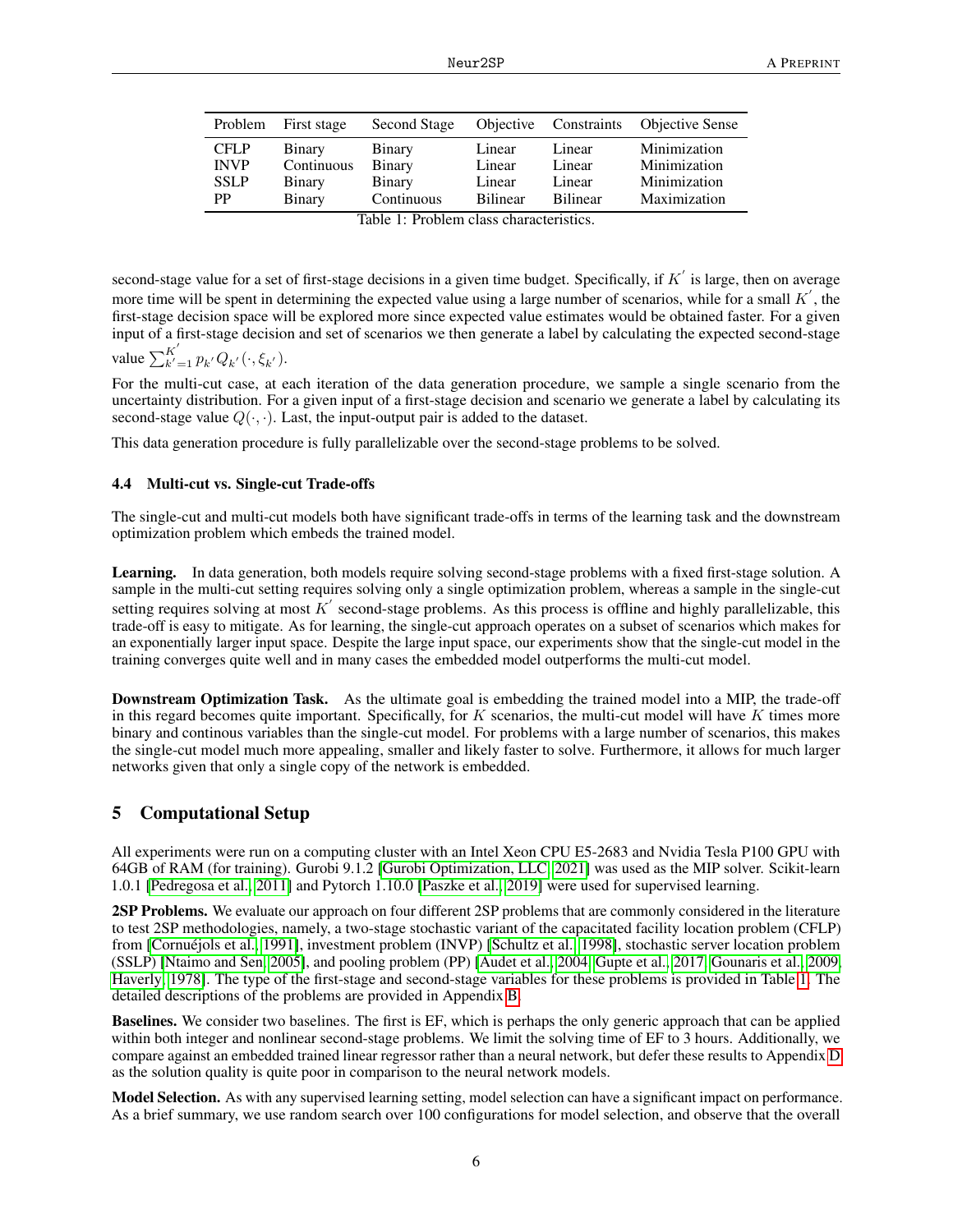supervised learning performance is not greatly impacted by different configurations. We report detailed experiments for model selection in Appendix [E.](#page-14-0)

Dataset Sizing. In this domain, we have control over the number of samples that we collect. However, there is a cost (time to solve the second-stage problem) associated with labelling any sample. As such, collecting just enough samples to achieve low regression error must be determined empirically. To that end, we report results for varying dataset sizes for CFLP<sub>\_10\_10</sub>. We use a validation set with 5000 samples and training sets with 100, 500, 1000, 5000, 10000, and 20000 samples. Model selection with random search is done for each training set size as described in the previous paragraph. Figures [3](#page-6-0) and [4](#page-6-1) report the results for the multi-cut and single-cut models respectively. In both cases, we can see an improvement in validation MAE with increases in the dataset sizes, however, diminishing returns start to occur when increasing the number of samples above 5000 samples.

This motivates the choice of dataset sizes which we use in the remainder of the experiments, not only for CFLP but also for the three other problem classes. Specifically, we use 10000 samples for the multi-cut case as data generation is quite fast. For the single-cut case we limit the number of samples to 5000 as we only see a small improvement of %4 in validation MAE at the cost of doubling the compute time.



<span id="page-6-0"></span>Figure 3: MC dataset sizing results Figure 4: SC dataset sizing results

<span id="page-6-1"></span>

Data Generation & Supervised training times : As the data generation and training can be done offline and are both parallelizable, we defer specific timings to Appendix [C.](#page-13-1) We note that for data generation, a single sample can be obtained in less than two seconds for all instances, and in many cases much faster. There training times are within the range of 120 to 2100 seconds. For the single-cut data generation, we choose  $K' = 100$ , a number of scenarios which was quick to label while exposing the model to a reasonably large number of scenarios in some cases. The combined time for data generation and model training is typically always less than 3 hours (i.e., the time given to EF) and depending on the problem, may be much less.

# 6 Results & Discussion

In this section, we report the results of the embedded model across the four problem settings. As is standard in 2SP, we evaluate a single "base" instance across varying scenarios sets and sizes. For example, in CFLP, and for a "base" instance with 10 facilities and 10 customers, one can generate an instance by specifying the number of scenarios and then sampling as many. An important advantage of our approach is that we can apply a single trained model to an instance with an arbitrary number of scenarios with no additional offline time required for training or data generation. For example, the same trained model is used for CFLP\_10\_10\_{100,500,1000}. We abbreviate the single-cut and multi-cut models to SC and MC, respectively.

Tables [2](#page-7-0) through [5](#page-8-0) report the gaps between approaches, solving times, and the time which EF takes to achieve the same solution quality as SC and MC. In addition, we include supplementary results with the objective values in Appendix [D.](#page-13-0) For SSLP and CFLP, each row represents mean statistics across 11 and 10 instances generated by sampling different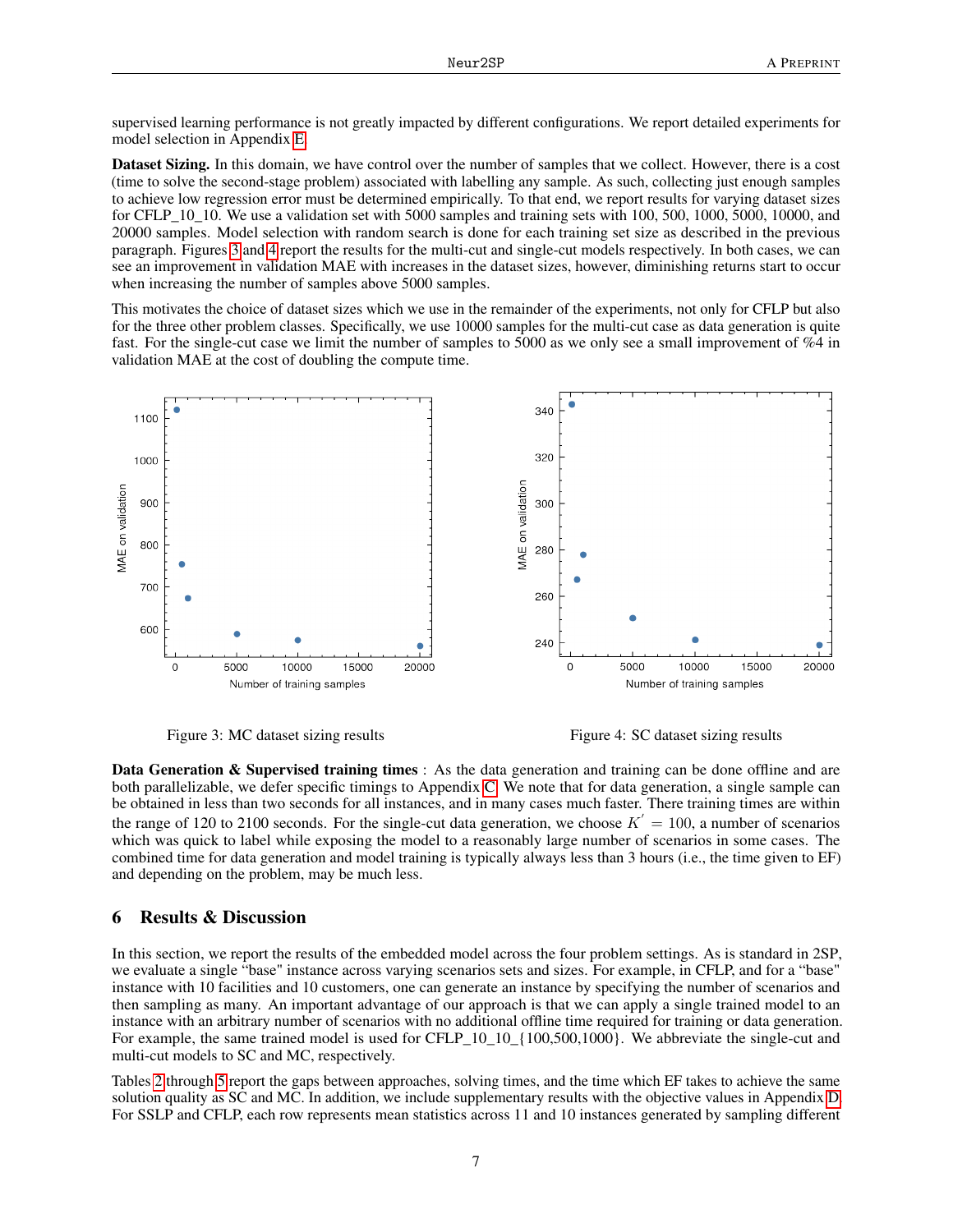<span id="page-7-0"></span>

| Problem         |          | Obj. Difference $(\% )$ |           | Solving Time |           | EF time to               |      |                              |      |
|-----------------|----------|-------------------------|-----------|--------------|-----------|--------------------------|------|------------------------------|------|
|                 | EF-SC    | EF-MC                   | <b>SC</b> | МC           | EF        | <b>SC</b>                |      | МC                           |      |
| CFLP 10 10 100  | 2.58     | 1.65                    | 0.38      | 8.28         | 4.410.60  | 8.87                     | (0)  | 12.69                        | (0)  |
| CFLP 10 10 500  | 2.41     | 0.94                    | 0.60      | 206.30       | 10,800.17 | 415.89                   | (0)  | 2.034.73                     | (0)  |
| CFLP 10 10 1000 | 0.94     | $-0.67$                 | 0.64      | 856.77       | 10,800.87 | 580.50                   | (0)  | 7.551.00                     | (8)  |
| CFLP 25 25 100  | $-0.75$  | $-0.75$                 | 0.44      | 4.86         | 10,800.06 | $\overline{\phantom{a}}$ | (10) | $\qquad \qquad \blacksquare$ | (10) |
| CFLP 25 25 500  | $-3.62$  | $-3.62$                 | 0.54      | 26.41        | 10,800.14 | $\overline{\phantom{a}}$ | (10) | $\overline{\phantom{a}}$     | (10) |
| CFLP 25 25 1000 | $-1.32$  | $-1.32$                 | 0.58      | 54.45        | 10,800.36 | $\overline{\phantom{0}}$ | (10) | $\overline{\phantom{a}}$     | (10) |
| CFLP 50 50 100  | $-0.43$  | $-1.29$                 | 1.66      | 21.10        | 10,800.05 | 5,637.98                 | (6)  | 2,334.04                     | (9)  |
| CFLP 50 50 500  | $-9.58$  | $-10.71$                | 1.25      | 173.63       | 10.806.15 | $\overline{\phantom{0}}$ | (10) | $\qquad \qquad \blacksquare$ | (10) |
| CFLP 50 50 1000 | $-16.62$ | $-17.50$                | 1.44      | 572.12       | 10,805.82 | $\overline{\phantom{0}}$ | (10) | $\qquad \qquad \blacksquare$ | (10) |

Table 2: CFLP results: each row represents an average over ten 2SP instances with varying scenario sets. "Obj. Difference" for method EF-{SC,MC} is the percent relative objective value of {SC,MC} to EF; a negative (positive) value of  $-g\%$  (g%) indicates that {SC,MC} finds a solution that is g% better (worse) than EF's for the minimization problem. "Solving Time" is the time in which {SC,MC,EF} are solved to optimality. A time of ∼10,800 implies that the solving limit was reached. "EF time to" is the time in which EF achieves a solution of the same quality as {SC,MC}. To the right in parentheses is the number of instances for which EF failed to find a solution that is as good as {SC,MC}. If EF did not find any feasible solution, then the entry is left as "-". All times in seconds.

| Problem         |           | Obj. Difference $(\%)$ |           | Solving Time |           |                          | EF time to |                          |      |
|-----------------|-----------|------------------------|-----------|--------------|-----------|--------------------------|------------|--------------------------|------|
|                 | EF-SC     | EF-MC                  | <b>SC</b> | МC           | EF        | <b>SC</b>                |            | МC                       |      |
| SSLP 10 50 50   | 0.00      | 0.00                   | 0.11      | 5.83         | 10,800.48 | 228.06                   | (0)        | 228.06                   | (0)  |
| SSLP 10 50 100  | $-0.00$   | $-0.00$                | 0.11      | 13.09        | 10,800.21 | 145.35                   | (0)        | 145.35                   | (0)  |
| SSLP 10 50 500  | $-0.00$   | $-0.00$                | 0.14      | 129.44       | 10.802.82 | 7.359.85                 | (4)        | 7,359.85                 | (4)  |
| SSLP 10 50 1000 | $-55.21$  | $-55.21$               | 0.13      | 466.38       | 10,800.47 | $\overline{\phantom{a}}$ | (11)       | $\overline{\phantom{0}}$ | (11) |
| SSLP 10 50 2000 | $-102.69$ | $-102.69$              | 0.14      | 2,182.31     | 10,800.17 | $\overline{\phantom{a}}$ | (11)       | $\overline{\phantom{a}}$ | (11) |
| SSLP 15 45 5    | 3.10      | 18.71                  | 0.32      | 0.34         | 2.54      | 0.75                     | (0)        | 0.12                     | (0)  |
| SSLP 15 45 10   | 2.98      | 18.47                  | 0.31      | 0.58         | 1.976.62  | 2.72                     | (0)        | 0.20                     | (0)  |
| SSLP 15 45 15   | 2.53      | 18.90                  | 0.33      | 0.86         | 2,052.76  | 1.84                     | (0)        | 0.34                     | (0)  |
| SSLP 5 25 50    | 0.12      | 1.78                   | 0.20      | 1.14         | 2.24      | 1.94                     | (0)        | 1.97                     | (0)  |
| SSLP 5 25 100   | 0.02      | 1.60                   | 0.18      | 1.83         | 8.43      | 8.04                     | (0)        | 7.75                     | (1)  |

Table 3: SSLP results: each row represents an average over eleven 2SP instances with varying scenario sets, one of which being the instance from [Ahmed et al.](#page-11-7) [\[2015\]](#page-11-7). Columns are as in Table [2.](#page-7-0)

scenario sets of a given size, respectively. However, for INVP and PP, each row represents the statistics across 1 instance. Originally, both these problems have infinite support as the uncertainty distributions are assumed to be continuous. To manage the complexity, these distributions are transformed to have a finite support by uniformly sampling equidistant points over the continuous domain in the literature. We adopt the same procedure, leading to a static set of scenarios for a given scenario set size.

In Table [6,](#page-9-0) we report optimality gaps and solving times on the publicly available SSLP SIPLib instances. In contrast with the other instances in this paper, this set of 12 instances is widely used as a benchmark in the stochastic programming community since they were proposed in [Ntaimo and Sen](#page-11-2) [\[2005\]](#page-11-2) The optimal values for these instances were obtained from the SIPLIB [Ahmed et al.](#page-11-7) [\[2015\]](#page-11-7). The results for SC and MC, in Table [6,](#page-9-0) are directly comparable to those of other methods reported in the literature.

#### 6.1 Discussion

Tables [2–](#page-7-0)[5](#page-8-0) show that SC is significantly faster than other approaches, with a minimum and maximum solving time of 0.11s and 1.66s respectively, across all problems. This highlights the scalability of the SC in terms of problem size and type, which is expected as the size of the resulting MIP is independent of the number of scenarios. Also, the objective difference is less than 5% in most cases, with a minimum of -102% and a maximum of 13.78%. These differences are inversely proportional to the scenario set size, which indicates that the SC is able to generalize on larger scenario sets, even though it was trained with a maximum of 100 scenarios per data point. EF takes significantly higher time to reach a solution quality similar to SC, often on the order of minutes to 3 hours. For many larger CFLP and SSLP instances, EF finds worse solutions than SC even after 3 hours. Not only is SC as good or better in solution quality, but also orders of magnitude faster.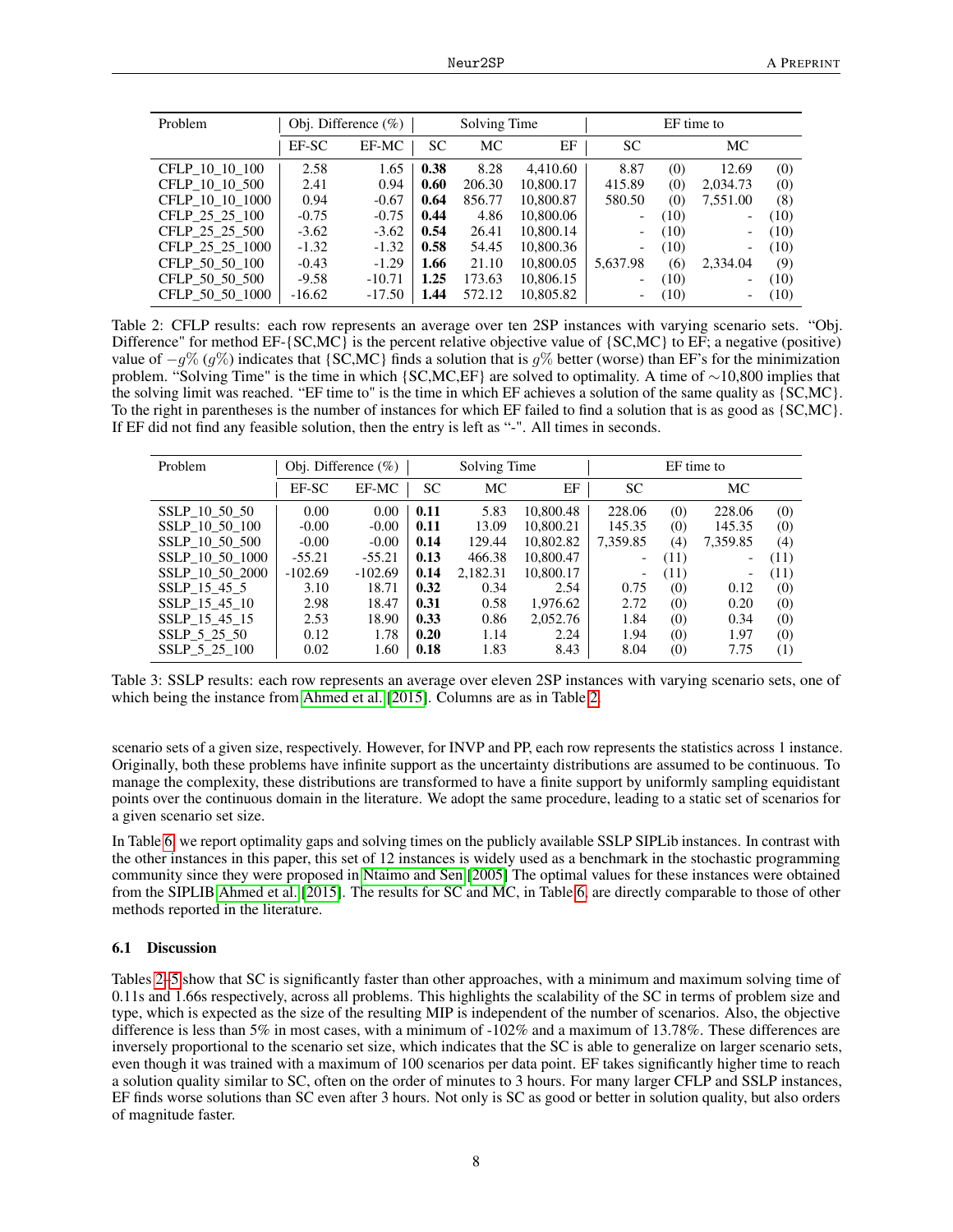<span id="page-8-1"></span>

| Problem               |         | Obj. Difference $(\% )$  | Solving Time |                          |           |                          | EF time to |
|-----------------------|---------|--------------------------|--------------|--------------------------|-----------|--------------------------|------------|
|                       | EF-SC   | EF-MC                    | <b>SC</b>    | <b>MC</b>                | EF        | <b>SC</b>                | MC         |
| INVP $B E 4$          | 9.54    | 3.01                     | 0.36         | 0.34                     | 0.02      | 0.02                     | 0.02       |
| INVP $B E 9$          | 7.54    | 2.00                     | 0.31         | 0.53                     | 0.04      | 0.03                     | 0.03       |
| INVP B E $36$         | 2.72    | 4.96                     | 0.30         | 9.53                     | 0.08      | 0.02                     | 0.02       |
| <b>INVP B E 121</b>   | 1.37    | 2.42                     | 0.33         | 86.42                    | 1.69      | 0.06                     | 0.02       |
| INVP B E $441$        | 2.80    | 2.43                     | 0.37         | 4,342.19                 | 117.59    | 0.78                     | 1.15       |
| <b>INVP B E 1681</b>  | 1.36    | $\overline{\phantom{0}}$ | 0.34         | $\overline{\phantom{0}}$ | 10,800.01 | 17.41                    | 0.00       |
| <b>INVP B E 10000</b> | $-1.48$ |                          | 0.36         |                          | 10,803.98 |                          | 0.00       |
| INVP B H 4            | 8.81    | 9.50                     | 0.46         | 0.25                     | 0.01      | 0.01                     | 0.01       |
| INVP $B$ H $9$        | 5.04    | 5.04                     | 0.30         | 0.57                     | 0.03      | 0.02                     | 0.02       |
| INVP B H 36           | 1.61    | 1.61                     | 0.26         | 6.79                     | 1.29      | 0.01                     | 0.01       |
| <b>INVP B H 121</b>   | 1.77    | 1.77                     | 0.33         | 45.89                    | 34.69     | 0.01                     | 0.01       |
| <b>INVP B H 441</b>   | 2.13    | 5.50                     | 0.28         | 1,870.42                 | 217.46    | 2.21                     | 0.21       |
| <b>INVP B H 1681</b>  | $-0.71$ | $\overline{\phantom{a}}$ | 0.36         |                          | 10,800.01 |                          | 0.00       |
| <b>INVP B H 10000</b> | $-2.72$ | $\overline{a}$           | 0.36         | $\overline{a}$           | 10,800.03 |                          | 0.00       |
| INVP $I E 4$          | 12.83   | 0.00                     | 0.38         | 0.23                     | 0.01      | 0.01                     | 0.01       |
| INVP $I E 9$          | 7.40    | 2.64                     | 0.27         | 0.35                     | 0.06      | 0.01                     | 0.02       |
| INVP $I$ E 36         | 5.48    | 5.17                     | 0.27         | 1.39                     | 0.04      | 0.01                     | 0.01       |
| <b>INVP I E 121</b>   | 5.30    | 4.49                     | 0.29         | 49.51                    | 1.65      | 0.02                     | 0.03       |
| <b>INVP I E 441</b>   | 3.00    | 0.68                     | 0.26         | 2,049.93                 | 46.92     | 0.08                     | 0.10       |
| <b>INVP I E 1681</b>  | 1.31    | 3.08                     | 0.26         | 10,834.53                | 10,800.00 | 0.41                     | 0.41       |
| <b>INVP I E 10000</b> | $-1.35$ | $\overline{\phantom{0}}$ | 0.30         |                          | 10,800.10 |                          | 0.00       |
| INVP $I$ H 4          | 13.78   | 12.16                    | 0.35         | 0.21                     | 0.02      | 0.01                     | 0.01       |
| INVP I H 9            | 9.12    | 0.81                     | 0.37         | 0.31                     | 0.03      | 0.01                     | 0.02       |
| <b>INVP I H 36</b>    | 4.97    | 3.44                     | 0.36         | 1.99                     | 1.27      | 0.03                     | 0.03       |
| <b>INVP I H 121</b>   | 4.01    | 4.99                     | 0.32         | 23.10                    | 7.43      | 0.07                     | 0.07       |
| <b>INVP I H 441</b>   | 3.15    | 3.15                     | 0.32         | 1,231.48                 | 10,800.00 | 0.33                     | 0.33       |
| <b>INVP I H 1681</b>  | $-0.34$ | 0.11                     | 0.33         | 10,816.89                | 10,800.03 |                          | 252.70     |
| <b>INVP I H 10000</b> | $-1.60$ | $\frac{1}{2}$            | 0.38         |                          | 10,802.10 | $\overline{\phantom{a}}$ | 0.00       |

Table 4: INVP results: each row represents a single instances. See Table [2](#page-7-0) for description of columns.

<span id="page-8-0"></span>

| Problem | Obj. Difference $(\% )$ |       |      | Solving Time |           | EF time to |        |  |
|---------|-------------------------|-------|------|--------------|-----------|------------|--------|--|
|         | EF-SC                   | EF-MC | SC.  | МC           | ΕF        | SC         | МC     |  |
| PP 125  | 3.25                    | 36.64 | 1.51 | 144.08       | 10,800.00 | 10,717.05  | 2.48   |  |
| PP 216  | 9.06                    | 40.14 | 1.47 | 254.94       | 364.98    | 59.79      | 3.59   |  |
| PP 343  | 0.67                    | 40.85 | 1.46 | 570.64       | 10,800.00 | 1,450.54   | 9.12   |  |
| PP 512  | 8.69                    | 39.77 | 1.60 | 1,200.37     | 10,800.01 | 167.77     | 13.80  |  |
| PP 729  | 1.38                    | 37.98 | 1.62 | 3,440.19     | 10,800.01 | 5,867.67   | 36.34  |  |
| PP 1000 | 5.92                    | 41.32 | 1.49 | 10,853.59    | 10,800.00 | 1,596.22   | 210.48 |  |

Table 5: PP results: each row represents a single instances. See Table [2](#page-7-0) for description of columns.

For the MC, we can observe that the solving time is directly proportional to the size of the problem. However, for the largest INVP instances, it times out without even generating a feasible solution (Table [4\)](#page-8-1). This is expected as we need to embed the trained neural network once per scenario, limiting scalability. In terms of objective differences, for CFLP and SSLP, we can observe that the difference improves with the increase in instance size. For INVP, no clear trend is visible, however, they do not exceed objective difference of 5% in most cases. For PP, the objective difference is around 40%, indicating that the MC is not able to generalize, whereas SC performs very well.

As for the results in Table [6,](#page-9-0) we can see that both SC and MC do quite well in terms of finding solutions, especially in the larger scenario case where they obtain optimal first-stage solutions. Perhaps, the most impressive results here is that SC is able to obtain optimal results for many instances in ∼0.1 seconds.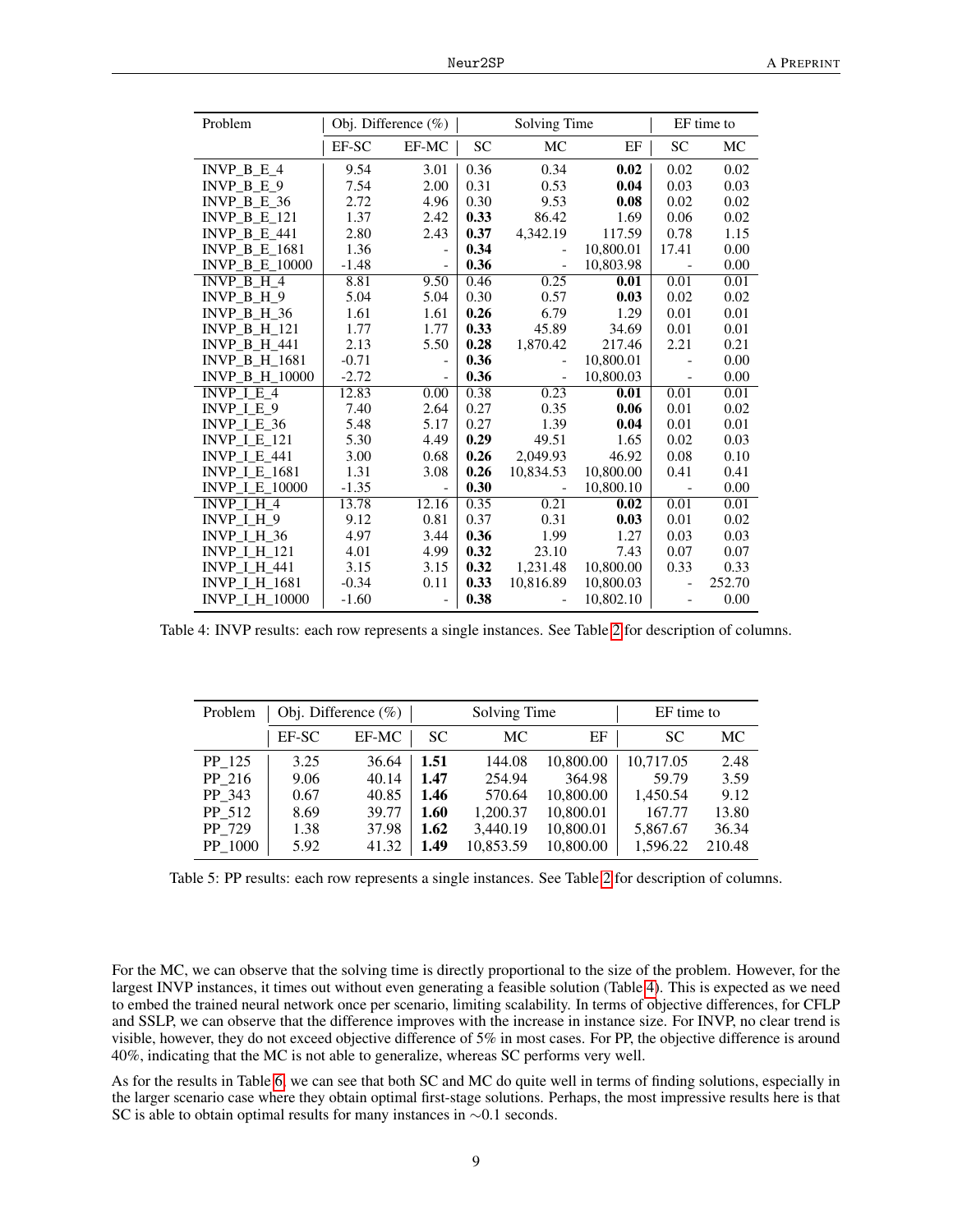<span id="page-9-0"></span>

| Problem         |           | Gap to Optimal $(\%)$ |       | Solving Time |           |           |  |
|-----------------|-----------|-----------------------|-------|--------------|-----------|-----------|--|
|                 | <b>SC</b> | МC                    | EF    | <b>SC</b>    | <b>MC</b> | EF        |  |
| SSLP 10 50 50   | 0.00      | 0.00                  | 0.00  | 0.11         | 4.83      | 10,801.27 |  |
| SSLP 10 50 100  | 0.00      | 0.00                  | 0.00  | 0.11         | 11.66     | 10,800.04 |  |
| SSLP 10 50 500  | 0.00      | 0.00                  | 0.00  | 0.11         | 107.88    | 10,818.23 |  |
| SSLP 10 50 1000 | 0.00      | 0.00                  | 28.64 | 0.12         | 383.51    | 10,800.26 |  |
| SSLP 10 50 2000 | 0.00      | 0.00                  | 51.24 | 0.13         | 4.523.19  | 10,800.20 |  |
| SSLP 15 45 5    | 0.46      | 19.59                 | 0.00  | 0.32         | 0.28      | 4.17      |  |
| SSLP 15 45 10   | 1.57      | 18.23                 | 0.00  | 0.25         | 0.40      | 3.71      |  |
| SSLP 15 45 15   | 0.53      | 16.51                 | 0.00  | 0.41         | 0.72      | 4.74      |  |
| SSLP 5 25 50    | 0.00      | 2.15                  | 0.00  | 0.26         | 0.92      | 2.35      |  |
| SSLP 5 25 100   | 0.00      | 1.40                  | 0.00  | 0.18         | 1.68      | 8.87      |  |

Table 6: SSLP SIPLib gap and time comparison among methods. Optimal SIPLib instances values obtained from [Ahmed et al.](#page-11-7) [\[2015\]](#page-11-7). "Gap to Optimal" is the percent gap to the optimal solution. "Solving Time" is the solving to of the approximate MIP and EF. All times in seconds.

# 7 Conclusion

Two-stage stochastic programming is a powerful modeling framework for decision-making under uncertainty. These problems are hard to solve in practice, especially when the second-stage problem is a MIP or NLP. Finding good feasible solutions quickly thus becomes of extremely important.

To that end, we proposed Neur2SP, a learning-based, general, and structure-agnostic approach which approximates the second-stage value function to form an easy-to-solve surrogate problem. The four problem classes we have tackled are (1) widely used in the literature, (2) vary in the types of first and second-stage problems, and (3) span a wide range in terms of number of variables, constraints, and scenarios. Through our experiments, we show that Neur2SP achieves high-quality solutions quickly, especially for larger instances. In 1–2 seconds, Neur2SP can find solutions of the same or better quality than the most generic method in the literature, EF, with the latter taking minutes to hours.

In terms of future work, this methodology can be extended in many directions. Further innovations in the SC model architecture may improve our already positive results. Another direction is the extension of the general idea of embedding trained models into other complex optimization problems, such as bi-level optimization or multi-stage stochastic programming. Lastly, in this work, we propose MC and SC, however, a natural middle ground between these models is a clustering approach which embeds a trained model for a subset of representative scenarios, rather than a single or the entire scenario set at evaluation time.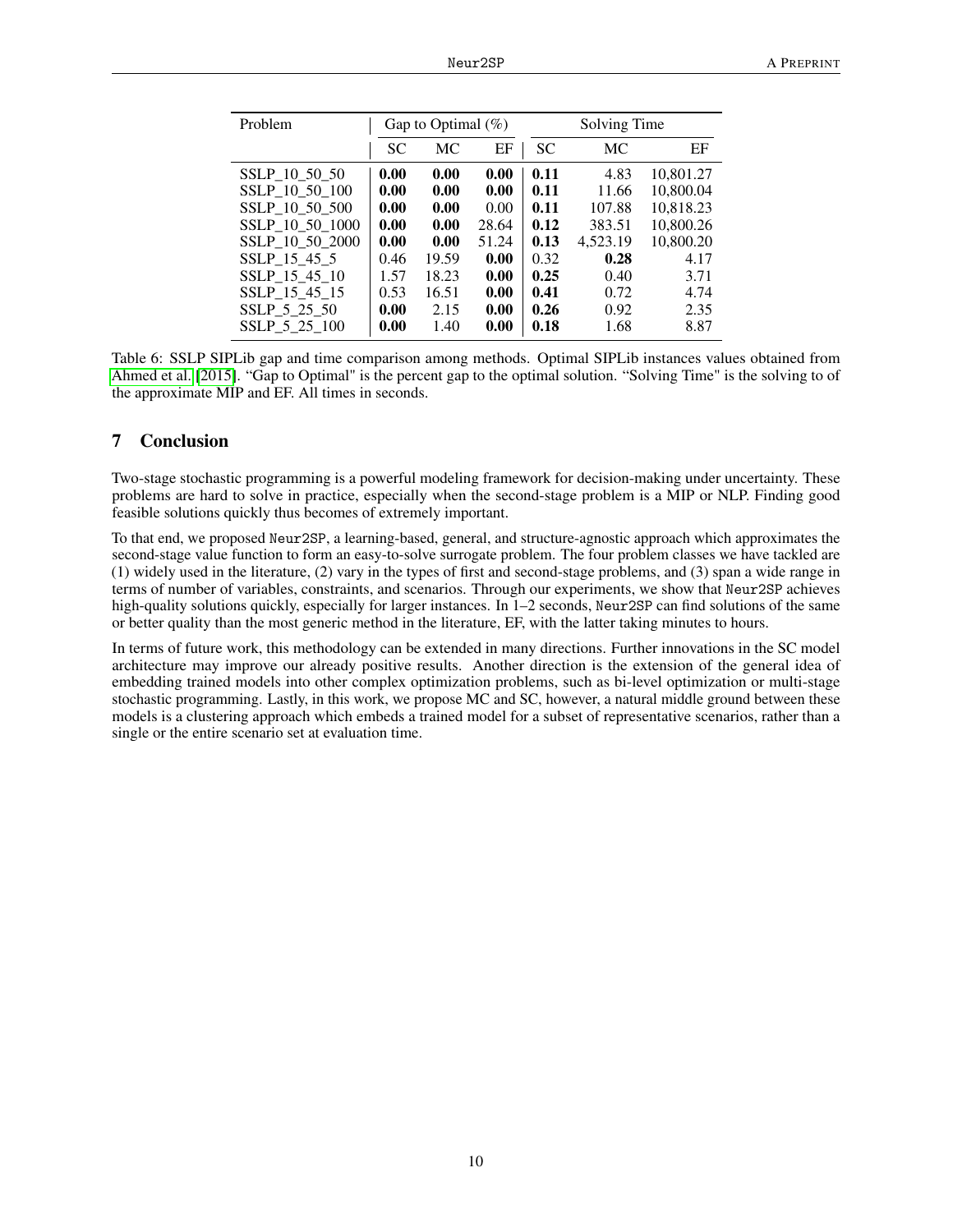### References

- <span id="page-10-0"></span>Kurt Hornik, Maxwell Stinchcombe, and Halbert White. Multilayer feedforward networks are universal approximators. *Neural networks*, 2(5):359–366, 1989.
- <span id="page-10-1"></span>Matteo Fischetti and Jason Jo. Deep neural networks and mixed integer linear optimization. *Constraints*, 23(3):296–309, 2018.
- <span id="page-10-2"></span>Chih-Hong Cheng, Georg Nührenberg, and Harald Ruess. Maximum resilience of artificial neural networks. In *International Symposium on Automated Technology for Verification and Analysis*, pages 251–268. Springer, 2017.
- <span id="page-10-3"></span>Vincent Tjeng, Kai Xiao, and Russ Tedrake. Evaluating robustness of neural networks with mixed integer programming. *arXiv preprint arXiv:1711.07356*, 2017.
- <span id="page-10-4"></span>Thiago Serra, Christian Tjandraatmadja, and Srikumar Ramalingam. Bounding and counting linear regions of deep neural networks. In *International Conference on Machine Learning*, pages 4558–4566. PMLR, 2018.
- <span id="page-10-5"></span>Ross Anderson, Joey Huchette, Will Ma, Christian Tjandraatmadja, and Juan Pablo Vielma. Strong mixed-integer programming formulations for trained neural networks. *Mathematical Programming*, pages 1–37, 2020.
- <span id="page-10-6"></span>Bjarne Grimstad and Henrik Andersson. Relu networks as surrogate models in mixed-integer linear programs. *Computers & Chemical Engineering*, 131:106580, 2019.
- <span id="page-10-7"></span>Jitka Dupačová, Nicole Gröwe-Kuska, and Werner Römisch. Scenario reduction in stochastic programming. *Mathematical programming*, 95(3):493–511, 2003.
- <span id="page-10-8"></span>Werner Römisch. Scenario reduction techniques in stochastic programming. In *International Symposium on Stochastic Algorithms*, pages 1–14. Springer, 2009.
- <span id="page-10-9"></span>Patrizia Beraldi and Maria Elena Bruni. A clustering approach for scenario tree reduction: an application to a stochastic programming portfolio optimization problem. *Top*, 22(3):934–949, 2014.
- <span id="page-10-10"></span>Vit Prochazka and Stein W Wallace. Scenario tree construction driven by heuristic solutions of the optimization problem. *Computational Management Science*, 17(2):277–307, 2020.
- <span id="page-10-11"></span>Julien Keutchayan, Janosch Ortmann, and Walter Rei. Problem-driven scenario clustering in stochastic optimization. *arXiv preprint arXiv:2106.11717*, 2021.
- <span id="page-10-12"></span>Yaoxin Wu, Wen Song, Zhiguang Cao, and Jie Zhang. Learning scenario representation for solving two-stage stochastic integer programs. In *International Conference on Learning Representations*, 2022. URL [https://openreview.](https://openreview.net/forum?id=06Wy2BtxXrz) [net/forum?id=06Wy2BtxXrz](https://openreview.net/forum?id=06Wy2BtxXrz).
- <span id="page-10-13"></span>Vinod Nair, Dj Dvijotham, Iain Dunning, and Oriol Vinyals. Learning fast optimizers for contextual stochastic integer programs. In *UAI*, pages 591–600, 2018.
- <span id="page-10-14"></span>Yoshua Bengio, Emma Frejinger, Andrea Lodi, Rahul Patel, and Sriram Sankaranarayanan. A learning-based algorithm to quickly compute good primal solutions for stochastic integer programs. In *International Conference on Integration of Constraint Programming, Artificial Intelligence, and Operations Research*, pages 99–111. Springer, 2020.
- <span id="page-10-15"></span>Hanjun Dai, Yuan Xue, Zia Syed, Dale Schuurmans, and Bo Dai. Neural stochastic dual dynamic programming. In *International Conference on Learning Representations*, 2022. URL [https://openreview.net/forum?id=](https://openreview.net/forum?id=aisKPsMM3fg) [aisKPsMM3fg](https://openreview.net/forum?id=aisKPsMM3fg).
- <span id="page-10-16"></span>Manzil Zaheer, Satwik Kottur, Siamak Ravanbakhsh, Barnabás Póczos, Ruslan Salakhutdinov, and Alexander J. Smola. Deep sets. In Isabelle Guyon, Ulrike von Luxburg, Samy Bengio, Hanna M. Wallach, Rob Fergus, S. V. N. Vishwanathan, and Roman Garnett, editors, *Advances in Neural Information Processing Systems 30: Annual Conference on Neural Information Processing Systems 2017, December 4-9, 2017, Long Beach, CA, USA*, pages 3391–3401, 2017. URL [https://proceedings.neurips.cc/paper/2017/hash/](https://proceedings.neurips.cc/paper/2017/hash/f22e4747da1aa27e363d86d40ff442fe-Abstract.html) [f22e4747da1aa27e363d86d40ff442fe-Abstract.html](https://proceedings.neurips.cc/paper/2017/hash/f22e4747da1aa27e363d86d40ff442fe-Abstract.html).

<span id="page-10-17"></span>Gurobi Optimization, LLC. Gurobi Optimizer Reference Manual, 2021. https://www.gurobi.com.

- <span id="page-10-18"></span>F. Pedregosa, G. Varoquaux, A. Gramfort, V. Michel, B. Thirion, O. Grisel, M. Blondel, P. Prettenhofer, R. Weiss, V. Dubourg, J. Vanderplas, A. Passos, D. Cournapeau, M. Brucher, M. Perrot, and E. Duchesnay. Scikit-learn: Machine learning in Python. *Journal of Machine Learning Research*, 12:2825–2830, 2011.
- <span id="page-10-19"></span>Adam Paszke, Sam Gross, Francisco Massa, Adam Lerer, James Bradbury, Gregory Chanan, Trevor Killeen, Zeming Lin, Natalia Gimelshein, Luca Antiga, Alban Desmaison, Andreas Kopf, Edward Yang, Zachary DeVito, Martin Raison, Alykhan Tejani, Sasank Chilamkurthy, Benoit Steiner, Lu Fang, Junjie Bai, and Soumith Chintala. Pytorch: An imperative style, high-performance deep learning library. In H. Wallach, H. Larochelle, A. Beygelzimer, F. d'Alché-Buc, E. Fox, and R. Garnett, editors, *Advances in Neural Information Processing Systems 32*, pages 8024–8035. Curran Associates, Inc., 2019. http://papers.neurips.cc/paper/9015-pytorch-an-imperative-style-highperformance-deep-learning-library.pdf.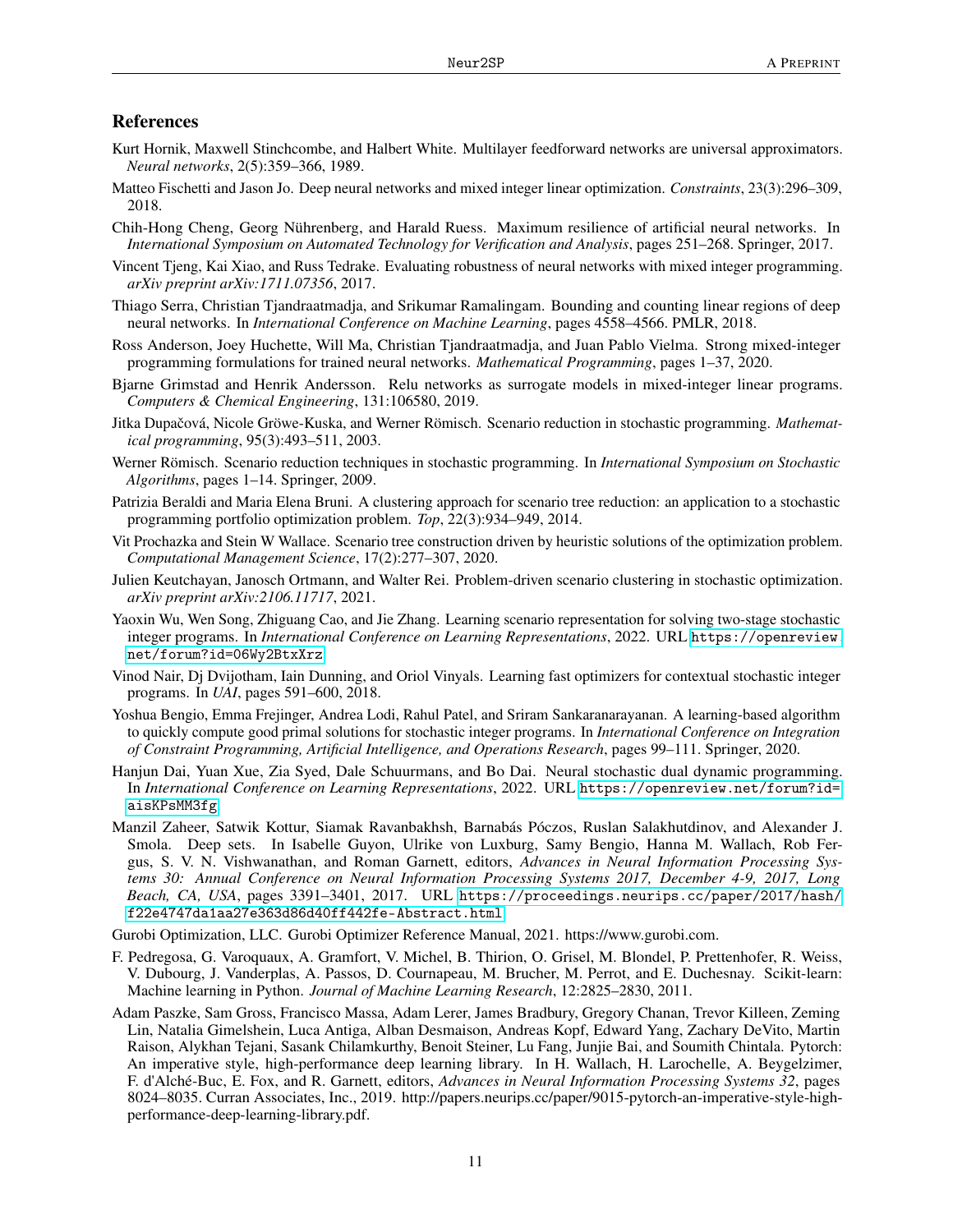- <span id="page-11-0"></span>Gérard Cornuéjols, Ranjani Sridharan, and Jean-Michel Thizy. A comparison of heuristics and relaxations for the capacitated plant location problem. *European journal of operational research*, 50(3):280–297, 1991.
- <span id="page-11-1"></span>Rüdiger Schultz, Leen Stougie, and Maarten H Van Der Vlerk. Solving stochastic programs with integer recourse by enumeration: A framework using gröbner basis. *Mathematical Programming*, 83(1):229–252, 1998.
- <span id="page-11-2"></span>Lewis Ntaimo and Suvrajeet Sen. The million-variable "march" for stochastic combinatorial optimization. *Journal of Global Optimization*, 32(3):385–400, 2005.
- <span id="page-11-3"></span>Charles Audet, Jack Brimberg, Pierre Hansen, Sébastien Le Digabel, and Nenad Mladenovic. Pooling problem: ´ Alternate formulations and solution methods. *Management science*, 50(6):761–776, 2004.
- <span id="page-11-4"></span>Akshay Gupte, Shabbir Ahmed, Santanu S Dey, and Myun Seok Cheon. Relaxations and discretizations for the pooling problem. *Journal of Global Optimization*, 67(3):631–669, 2017.
- <span id="page-11-5"></span>Chrysanthos E Gounaris, Ruth Misener, and Christodoulos A Floudas. Computational comparison of piecewise- linear relaxations for pooling problems. *Industrial & Engineering Chemistry Research*, 48(12):5742–5766, 2009.
- <span id="page-11-6"></span>Co A Haverly. Studies of the behavior of recursion for the pooling problem. *Acm sigmap bulletin*, (25):19–28, 1978.
- <span id="page-11-7"></span>Shabbir Ahmed, R Garcia, N Kong, L Ntaimo, G Parija, F Qiu, and S Sen. Siplib: A stochastic integer programming test problem library. *See http://www2. isye. gatech. edu/˜ sahmed/siplib*, 2015.
- <span id="page-11-8"></span>Niels van der Laan and Ward Romeijnders. A loose benders decomposition algorithm for approximating two-stage mixed-integer recourse models. *Mathematical Programming*, 190(1):761–794, 2021.
- <span id="page-11-9"></span>Xiang Li, Emre Armagan, Asgeir Tomasgard, and Paul I Barton. Stochastic pooling problem for natural gas production network design and operation under uncertainty. *AIChE Journal*, 57(8):2120–2135, 2011.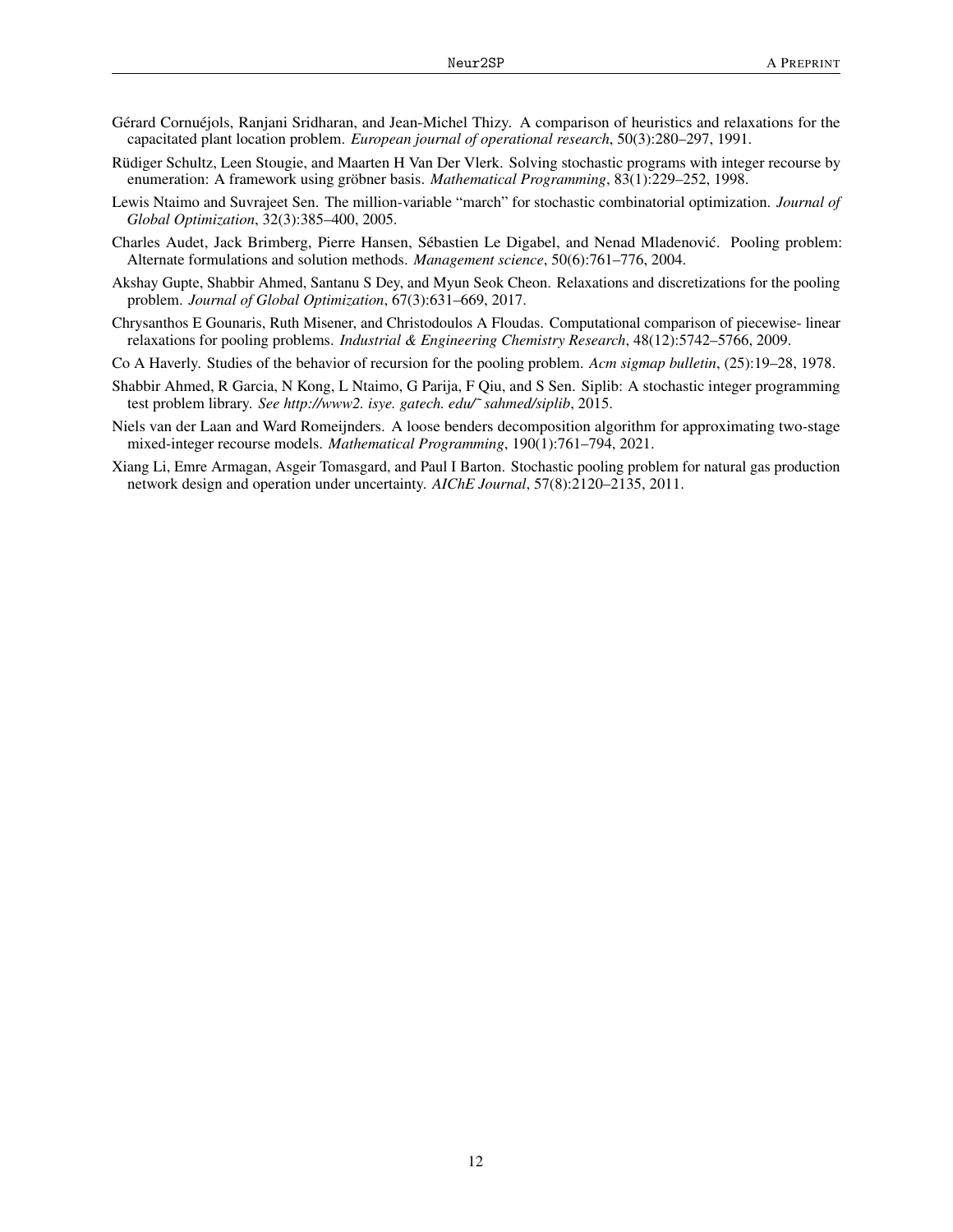# <span id="page-12-0"></span>A Symbols

List of symbols used in the paper with their brief description.

|                      | Two-stage stochastic program                                                   |  |  |  |  |  |  |  |  |
|----------------------|--------------------------------------------------------------------------------|--|--|--|--|--|--|--|--|
| $\boldsymbol{x}$     | First-stage decision vector                                                    |  |  |  |  |  |  |  |  |
| $\overline{c}$       | First-stage objective coefficient vector                                       |  |  |  |  |  |  |  |  |
| K                    | EF scenario set size                                                           |  |  |  |  |  |  |  |  |
| $\boldsymbol{k}$     | Scenario index                                                                 |  |  |  |  |  |  |  |  |
| $\xi_k$              | $k^{th}$ scenario realization                                                  |  |  |  |  |  |  |  |  |
| $p_k$                | Probability of scenario $k$                                                    |  |  |  |  |  |  |  |  |
| $\eta$               | Dimension of $x$                                                               |  |  |  |  |  |  |  |  |
| $Q(x,\xi)$           | Second-stage sub-problem for first-stage decision x and scenario $\xi$         |  |  |  |  |  |  |  |  |
| $F(x,\xi)$           | Second-stage cost for first-stage decision x and scenario $\xi$                |  |  |  |  |  |  |  |  |
| $\mathcal{X}$        | Constraint set exclusively on the first-stage decision                         |  |  |  |  |  |  |  |  |
| $\mathcal{Y}(x,\xi)$ | Scenario-specific constraint set for first-stage decision x and scenario $\xi$ |  |  |  |  |  |  |  |  |
|                      | <b>Neural Network</b>                                                          |  |  |  |  |  |  |  |  |
| $\ell$               | Number of layers in the network                                                |  |  |  |  |  |  |  |  |
| $\boldsymbol{m}$     | Index over the neural network layers                                           |  |  |  |  |  |  |  |  |
| $d^0$                | Dimensionality of input layer                                                  |  |  |  |  |  |  |  |  |
| $d^m$                | Dimensionality of layer $m$                                                    |  |  |  |  |  |  |  |  |
| $\alpha$             | Input to the neural network                                                    |  |  |  |  |  |  |  |  |
| β                    | Output of the neural network                                                   |  |  |  |  |  |  |  |  |
| W                    | Weight matrix                                                                  |  |  |  |  |  |  |  |  |
| $\boldsymbol{b}$     | <b>Bias</b>                                                                    |  |  |  |  |  |  |  |  |
| $\sigma$             | <b>Activation function</b>                                                     |  |  |  |  |  |  |  |  |
| $\boldsymbol{h}^m$   | $m^{th}$ hidden layer                                                          |  |  |  |  |  |  |  |  |
| $\it i$              | Index over the column of weight matrix                                         |  |  |  |  |  |  |  |  |
| $\boldsymbol{j}$     | Index over the row of weight matrix                                            |  |  |  |  |  |  |  |  |
| $\Phi^1$             | Scenario-encoding network                                                      |  |  |  |  |  |  |  |  |
| $\Phi^2$             | Post scenario-aggregation network                                              |  |  |  |  |  |  |  |  |
| $\Psi^{SC}$          | Scenario-embedding network for single-cut                                      |  |  |  |  |  |  |  |  |
| $\Psi^{MC}$          | Scenario-embedding network for multi-cut                                       |  |  |  |  |  |  |  |  |
|                      | <b>MIP-NN</b>                                                                  |  |  |  |  |  |  |  |  |
| $\hat{h}$            | Non-negative ReLU input                                                        |  |  |  |  |  |  |  |  |
| ň                    | Negative ReLU input                                                            |  |  |  |  |  |  |  |  |
| $\boldsymbol{z}$     | Indicator variables                                                            |  |  |  |  |  |  |  |  |
| Λ                    | Number of predictions used in embedding                                        |  |  |  |  |  |  |  |  |
|                      | Table 7: Symbols summary                                                       |  |  |  |  |  |  |  |  |

# <span id="page-12-1"></span>B Stochastic Programming Problems

#### B.1 Capacitated Facility Location (CFLP)

The CFLP is a decision-making problem in which a set of facility opening decisions must be made in order to meet the demand of a set of customers. Typically this is formulated as a minimization problem, where the amount of customer demand satisfied by each facility cannot exceed its capacity. The two-stage stochastic CFLP arises when facility opening decisions must be made prior to knowing the actual demand. For this problem, we generate instances following the procedure described in [\[Cornuéjols et al., 1991\]](#page-11-0) and create a stochastic variant by simply generating the first-stage costs and capacities, then generate scenarios by sampling  $K$  demand vectors using the distributions defined in [\[Cornuéjols](#page-11-0) [et al., 1991\]](#page-11-0)). To ensure relatively complete recourse, we introduce additional variables with prohibitively expensive objective costs in the case where customers cannot be served. In the experiments a CFLP with  $n$  facilities,  $m$  customers, and s scenarios is denoted by CFLP\_ $n_{m}$ \_s.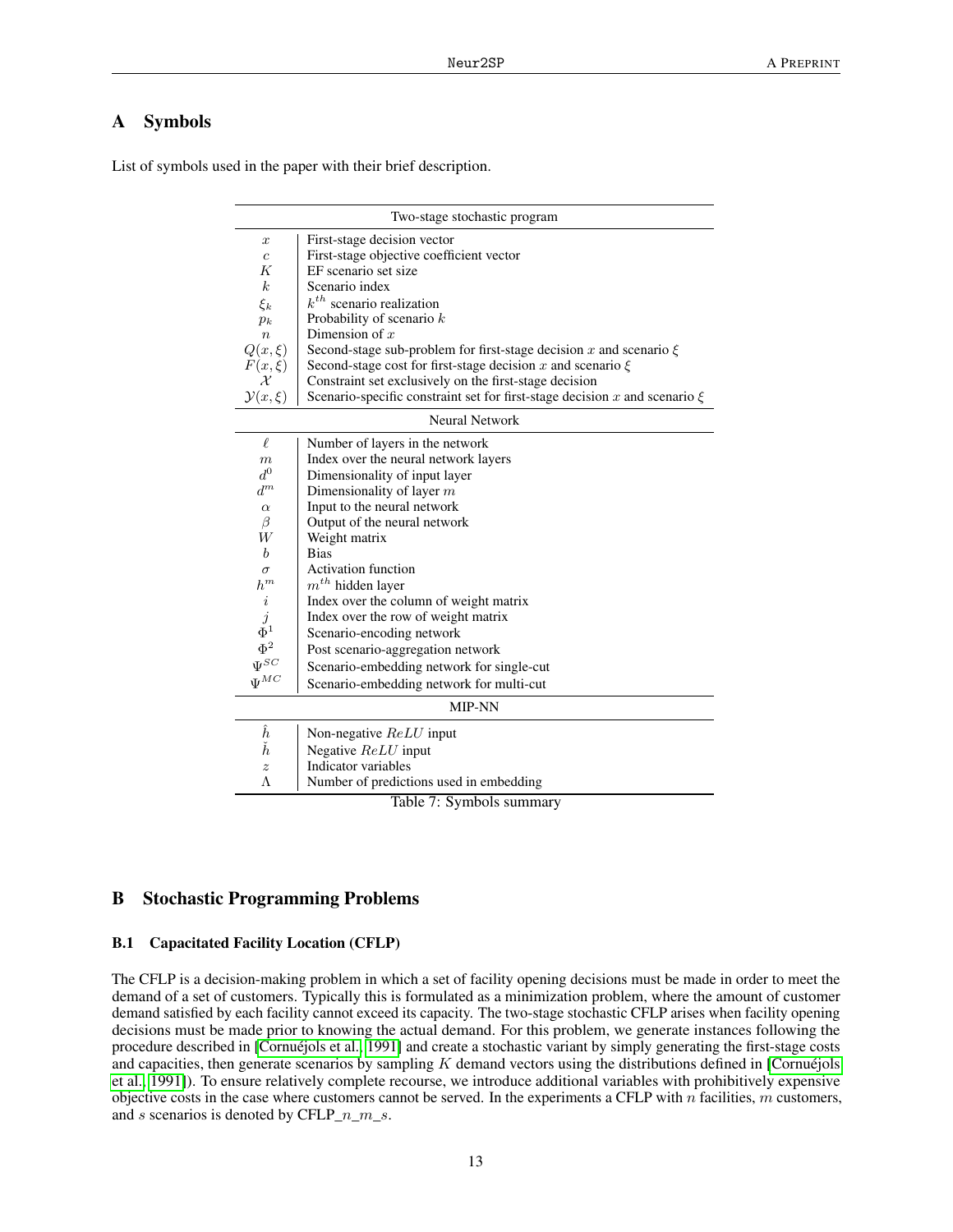#### B.2 Investment Problem (INVP)

The INVP is a 2SP problem studied in [\[Schultz et al., 1998\]](#page-11-1). This 2SP has a set of continuous first-stage decisions which yield an immediate revenue. In the second stage, after a set of random variables are realized, a set of binary decisions can be made to receive further profit. In this work, we specifically consider the instance described in the example 7.3. of [\[Schultz et al., 1998\]](#page-11-1). This problem has 2 continuous variables in the first stage with the domain [0, 5], and 4 binary variables in the second stage. The scenarios are given by two random discrete variables which are defined with equal probability over the range  $[5, 15]$ . Specifically, for K scenarios, each random variable can take an equally spaced value in the range. Although the number of variables is quite small, the presence of continuous first-stage decision has made this problem relevant within the context of other recent work such as the heuristic approach proposed in [\[van der Laan and Romeijnders, 2021\]](#page-11-8). As a note, we reformulate the INVP as an equivalent minimization problem in the remainder of this work. In the experiments an INVP instance is denoted by INVP\_ $v_t$ , where v indicates the type of second-stage variable (B for binary and I for integer) and t indicates the type of technology matrix ( $E$  for identity and H for  $[[2/3, 1/3], [1/3, 2/3]]$ .

### B.3 Stochastic Server Location Problem (SSLP)

The SSLP is a 2SP, where in the first stage a set of decisions are made to decide which servers should be utilized and a set of second-stage decisions assigning clients to servers. In this case, the random variables take binary values, which represent a client with a request occurring in the scenario or not. A more detailed description of the problem can be found in [\[Ntaimo and Sen, 2005\]](#page-11-2). In this work, we directly use the instances provided in SIPLIB [\[Ahmed et al., 2015\]](#page-11-7). In the experiments a SSLP with n servers, m clients, and s scenarios is denoted by  $SSLP_n_m$ .

#### B.4 Pooling Problem (PP)

The pooling problem is a well-studied problem in the field of mixed-integer nonlinear programming [Audet et al.](#page-11-3) [\[2004\]](#page-11-3), [Gupte et al.](#page-11-4) [\[2017\]](#page-11-4), [Gounaris et al.](#page-11-5) [\[2009\]](#page-11-5), [Haverly](#page-11-6) [\[1978\]](#page-11-6). It can be formulated as a mixed-integer quadratically constrained quadratic program, making it the hardest problem class in our experiments.

We are given a directed graph, consisting of three disjoint sets of nodes, called the source, pool and terminal nodes. We need to produce and send some products from the source to the terminal nodes, using the given arcs, such that the product demand and quality constraints on the terminal nodes, along with the arc capacity constraints, are satisfied. The pool nodes can be used to mix products with different qualities in appropriate quantities to generate a desired quality product. The goal is to decide the amount of product to send on each arc such that the total profit from the operations is maximized. We consider a stochastic version of the problem as described in the case study of [Li et al.](#page-11-9) [\[2011\]](#page-11-9). Here, in the first stage, we need to design the network by selecting nodes and arcs from the input graph, without knowing the quality of the product produced on source nodes and the exact demand on the terminal nodes. Once the uncertainty is revealed, in the second stage, we make the recourse decisions about the amount of product to be sent on each arc, such that demand and quality constraints on the terminal nodes are satisfied. In our case, we have 16 binary variables in the first stage and 11 continuous variables per scenario in the second stage. An instance of this problem is referred to as PP s, where s is the number of scenarios.

# <span id="page-13-1"></span>C Data Generation & Supervised Learning Times

In this section, we report details of the data generation and training times for all problem settings in Tables [8](#page-14-1) and [9,](#page-14-2) respectively. For training, we split the # samples into an 80%-20% train validation set, and select the best model on the validation set in the given number of epochs.

# <span id="page-13-0"></span>D Objective Results

In this section, we report the objective for the first-stage solutions obtained by each approximate MIP and the objective of EF (either optimal or at the end of the solving time). In addition, we report the objective of the approximate MIP. See Tables [10](#page-15-0) through [13](#page-16-0) for results. As mentioned in the main paper, the results from linear regressor (LR) are quite poor, with a significantly worse objective in almost every instance. This is unsurprising a linear function will not likely have the capacity to estimate the integer and non-linear second-stage objectives. For both SC and MC we can see that the true objective and the approximate-MIP objective are relatively close for all of the problem settings, further indicating that the neural network embedding is a useful approximation to the second-stage expected cost.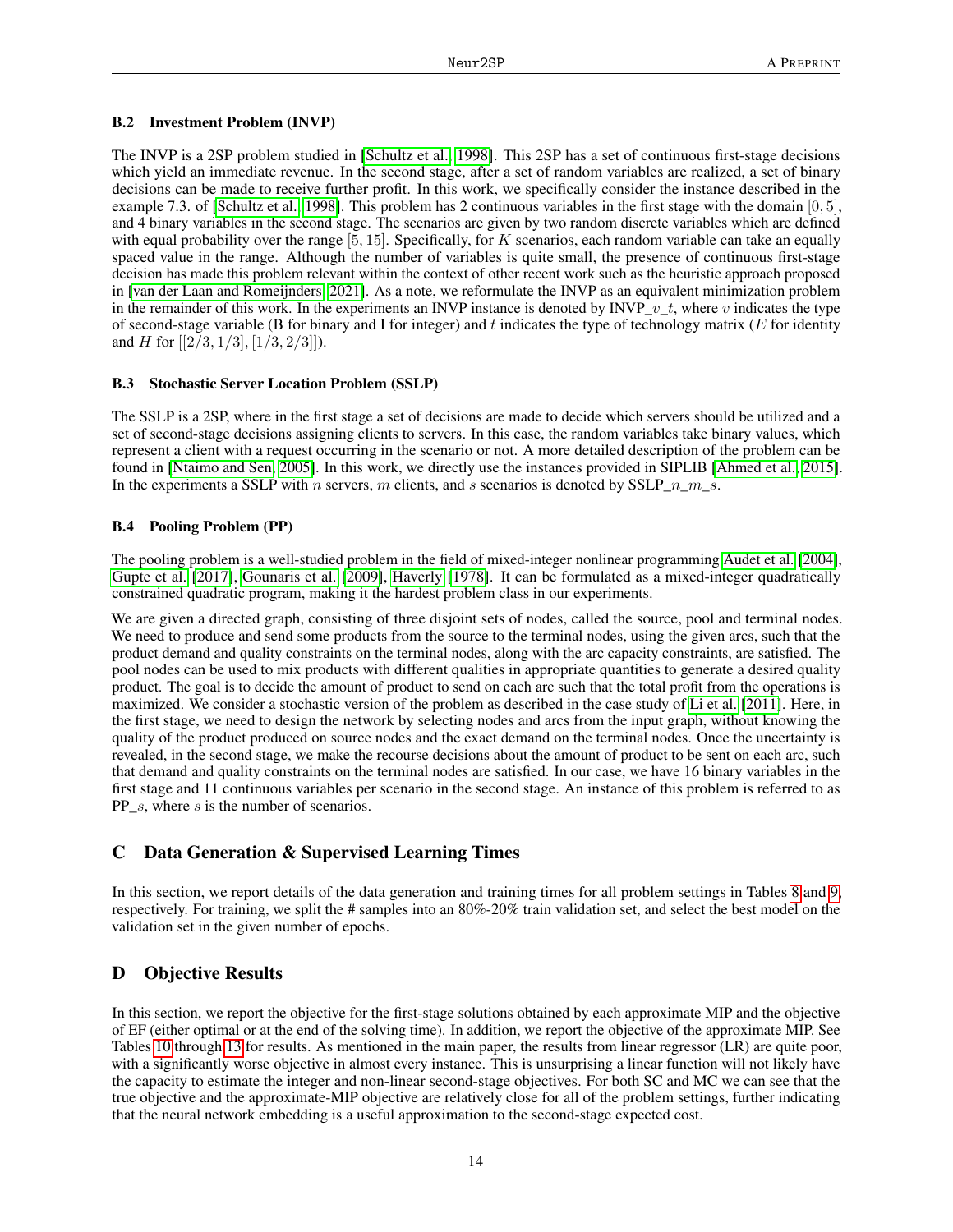| Problem           | <b>SC</b> |                 |            | МC        |                 |            |  |
|-------------------|-----------|-----------------|------------|-----------|-----------------|------------|--|
|                   | # samples | Time per sample | Total time | # samples | Time per sample | Total time |  |
| CFLP 10 10        | 5,000     | 0.36            | 1.823.07   | 10,000    | 0.00            | 13.59      |  |
| CFLP 25 25        | 5,000     | 0.83            | 4.148.83   | 10.000    | 0.01            | 112.83     |  |
| CFLP_50_50        | 5,000     | 1.54            | 7.697.91   | 10,000    | 0.01            | 135.57     |  |
| <b>SSLP 10 50</b> | 5,000     | 0.19            | 942.10     | 10.000    | 0.00            | 22.95      |  |
| SSLP 15 45        | 5,000     | 0.19            | 929.27     | 10,000    | 0.00            | 16.35      |  |
| SSLP 5 25         | 5,000     | 0.17            | 860.74     | 10.000    | 0.00            | 13.18      |  |
| INVP B E          | 5,000     | 1.79            | 8.951.27   | 10.000    | 0.00            | 4.17       |  |
| INVP B H          | 5,000     | 1.84            | 9.207.90   | 10.000    | 0.00            | 4.22       |  |
| <b>INVP I E</b>   | 5,000     | 1.75            | 8.759.83   | 10,000    | 0.00            | 4.34       |  |
| INVP I H          | 5,000     | 1.79            | 8,944.65   | 10,000    | 0.00            | 3.32       |  |
| <b>PP</b>         | 5.000     | 0.24            | 1.202.11   | 10.000    | 0.00            | 14.86      |  |

Table 8: Data generation samples and times. Data was generated in parallel with 43 processes. All times in seconds.

<span id="page-14-2"></span><span id="page-14-1"></span>

|                 | SC       | MC.      | LR   |
|-----------------|----------|----------|------|
| CFLP 10 10      | 667.28   | 127.12   | 0.53 |
| CFLP 25 25      | 2,205.23 | 840.07   | 0.28 |
| CFLP_50_50      | 463.71   | 128.11   | 0.75 |
| SSLP 10 50      | 708.86   | 116.17   | 0.63 |
| SSLP 15 45      | 1,377.21 | 229.42   | 0.57 |
| SSLP 5 25       | 734.02   | 147.44   | 0.05 |
| <b>INVP B E</b> | 344.87   | 1,000.14 | 0.02 |
| <b>INVP B H</b> | 1,214.54 | 607.49   | 0.02 |
| <b>INVP I E</b> | 2,115.25 | 680.93   | 0.02 |
| <b>INVP I H</b> | 393.82   | 174.26   | 0.02 |
| PP              | 576.08   | 367.25   | 0.05 |

Table 9: Training times. All times in seconds.

# <span id="page-14-0"></span>E Model Selection

For the supervised learning task, we implement linear regression using Scikit-learn 1.0.1 [\[Pedregosa et al., 2011\]](#page-10-18). In this case we use the base estimator with no regularization. The multisingle-cut neural models are all implemented using Pytorch 1.10.0 [\[Paszke et al., 2019\]](#page-10-19). For model selection, we use random search over 100 configurations for each problem setting. For multi-cut and single-cut we sample configurations from Table [14.](#page-17-0) For both cases we limit the ReLU layers to a single layer with a varying hidden dimension. In the multi-cut case the choice of the ReLU hidden dimension is limited since a large number of predictions each with a large hidden dimension can lead to MILPs which are prohibitively expensive to solve. For the single-cut specific hidden dimensions, we have 3 layers, with Embed hidden dimension 1 and Embed hidden dimension 2 corresponding to layers before the aggregation and Embed hidden dimension 3 being a final hidden layer after the aggregation.

In Tables [15](#page-17-1) and [16](#page-17-2) we report the best parameters for each problem setting for the multi and single cut models, respectively. In addition, we report the validation MSE across all 100 configurations for each problem in box plots in Figures [5](#page-15-1) to [8.](#page-18-0) From the box plots we can observe that lower validation MAE configurations are quite common as the medians are typically not too far from the lower tails of the distributions. This indicates that hyperparameter selection can be helpful when attempting to improve the second-stage cost estimates, however, the gains are marginal in most cases.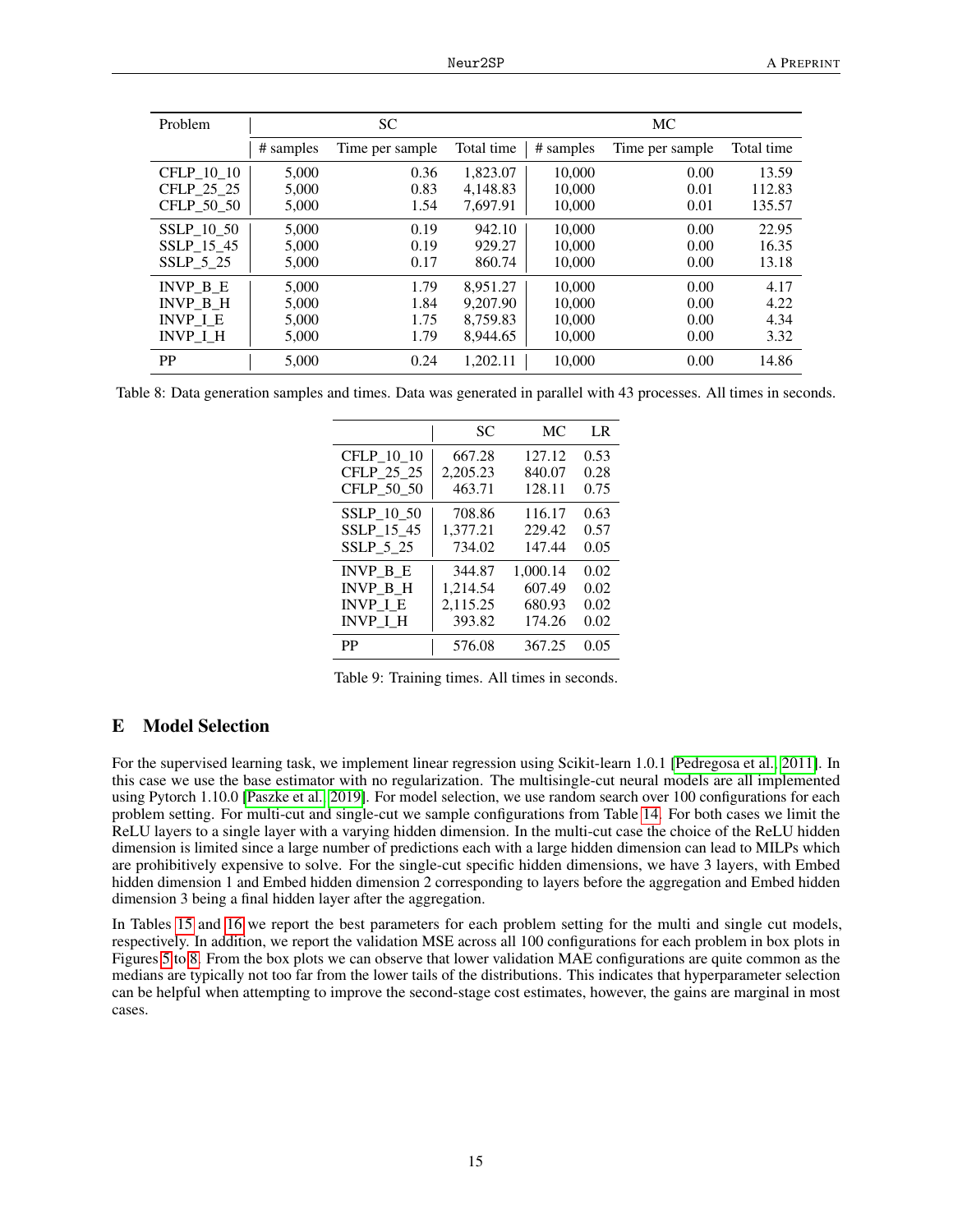<span id="page-15-0"></span>

| Problem         |           |           | True objective |           | Approximate-MIP objective |           |           |  |
|-----------------|-----------|-----------|----------------|-----------|---------------------------|-----------|-----------|--|
|                 | SC.       | МC        | LR             | EF        | SC.                       | МC        | LR        |  |
| CFLP 10 10 100  | 7,174.57  | 7,109.62  | 10,418.87      | 6,994.77  | 7,102.57                  | 7,046.37  | 5,631.00  |  |
| CFLP 10 10 500  | 7.171.79  | 7.068.91  | 10.410.19      | 7.003.30  | 7.102.57                  | 7.084.46  | 5,643.68  |  |
| CFLP 10 10 1000 | 7.154.60  | 7,040.70  | 10,406.08      | 7,088.56  | 7.102.57                  | 7.064.36  | 5.622.40  |  |
| CFLP 25 25 100  | 11,773.01 | 11,773.01 | 23,309.73      | 11,864.83 | 11.811.39                 | 12,100.73 | 10.312.21 |  |
| CFLP 25 25 500  | 11,726.34 | 11,726.34 | 23.310.34      | 12,170.67 | 11.811.39                 | 12,051.51 | 10.277.01 |  |
| CFLP 25 25 1000 | 11,709.90 | 11,709.90 | 23,309.85      | 11,868.04 | 11.811.39                 | 12.041.12 | 10,263.37 |  |
| CFLP 50 50 100  | 25.236.33 | 25,019.64 | 45,788.45      | 25.349.21 | 26.309.43                 | 26,004.88 | 18.290.63 |  |
| CFLP 50 50 500  | 25,281.13 | 24,964.33 | 45,786.97      | 28,037.66 | 26,287.48                 | 25,986.50 | 18,209.77 |  |
| CFLP 50 50 1000 | 25,247.77 | 24,981.70 | 45,787.18      | 30.282.41 | 26,309.43                 | 26,002.78 | 18.217.14 |  |

Table 10: CFLP detailed objective results: each row represents an average over 10 2SP instance with varying scenario sets. "True objective" for {SC,MC,LR} is the cost of the first-stage solution obtained from the approximate MIP evaluated on the second-stage scenarios. For EF it is the objective at the solving limit. "Approximate-MIP objective" is objective from the approximate MIP for {SC,MC,LR}. All times in seconds.

| Problem         |           |           | True objective |           |           | Approximate-MIP objective |           |
|-----------------|-----------|-----------|----------------|-----------|-----------|---------------------------|-----------|
|                 | SC.       | МC        | LR             | EF        | <b>SC</b> | <b>MC</b>                 | LR        |
| SSLP 10 50 50   | $-354.96$ | $-354.96$ | $-63.00$       | $-354.96$ | $-350.96$ | $-339.42$                 | $-294.69$ |
| SSLP 10 50 100  | $-345.86$ | $-345.86$ | $-49.62$       | $-345.86$ | $-350.96$ | $-328.54$                 | $-283.96$ |
| SSLP 10 50 500  | $-349.54$ | $-349.54$ | $-54.68$       | $-349.54$ | $-350.96$ | $-332.82$                 | $-288.02$ |
| SSLP 10 50 1000 | $-350.07$ | $-350.07$ | $-55.45$       | $-235.22$ | $-350.96$ | $-333.46$                 | $-288.55$ |
| SSLP 10 50 2000 | $-350.07$ | $-350.07$ | $-54.72$       | $-172.73$ | $-350.96$ | $-332.87$                 | $-288.19$ |
| SSLP 15 45 5    | $-247.27$ | $-206.83$ | $-249.51$      | $-255.55$ | $-238.44$ | $-259.11$                 | $-58.28$  |
| SSLP 15 45 10   | $-249.58$ | $-209.49$ | $-252.89$      | $-257.41$ | $-238.44$ | $-265.92$                 | $-64.01$  |
| SSLP 15 45 15   | $-251.10$ | $-208.86$ | $-254.58$      | $-257.68$ | $-238.44$ | $-267.01$                 | $-66.71$  |
| SSLP 5 25 50    | $-125.22$ | $-123.15$ | 14.50          | $-125.36$ | $-121.64$ | $-110.18$                 | $-119.98$ |
| SSLP 5 25 100   | $-120.91$ | $-119.03$ | 19.87          | $-120.94$ | $-121.64$ | $-109.59$                 | $-117.79$ |

Table 11: SSLP detailed objective results: each row represents an average over eleven 2SP instance with varying scenario sets. See Table [10](#page-15-0) for a detailed description of the columns.



<span id="page-15-1"></span>Figure 5: CFLP validation MAE over random search configurations for multi-cut (MC) and single-cut (SC) models.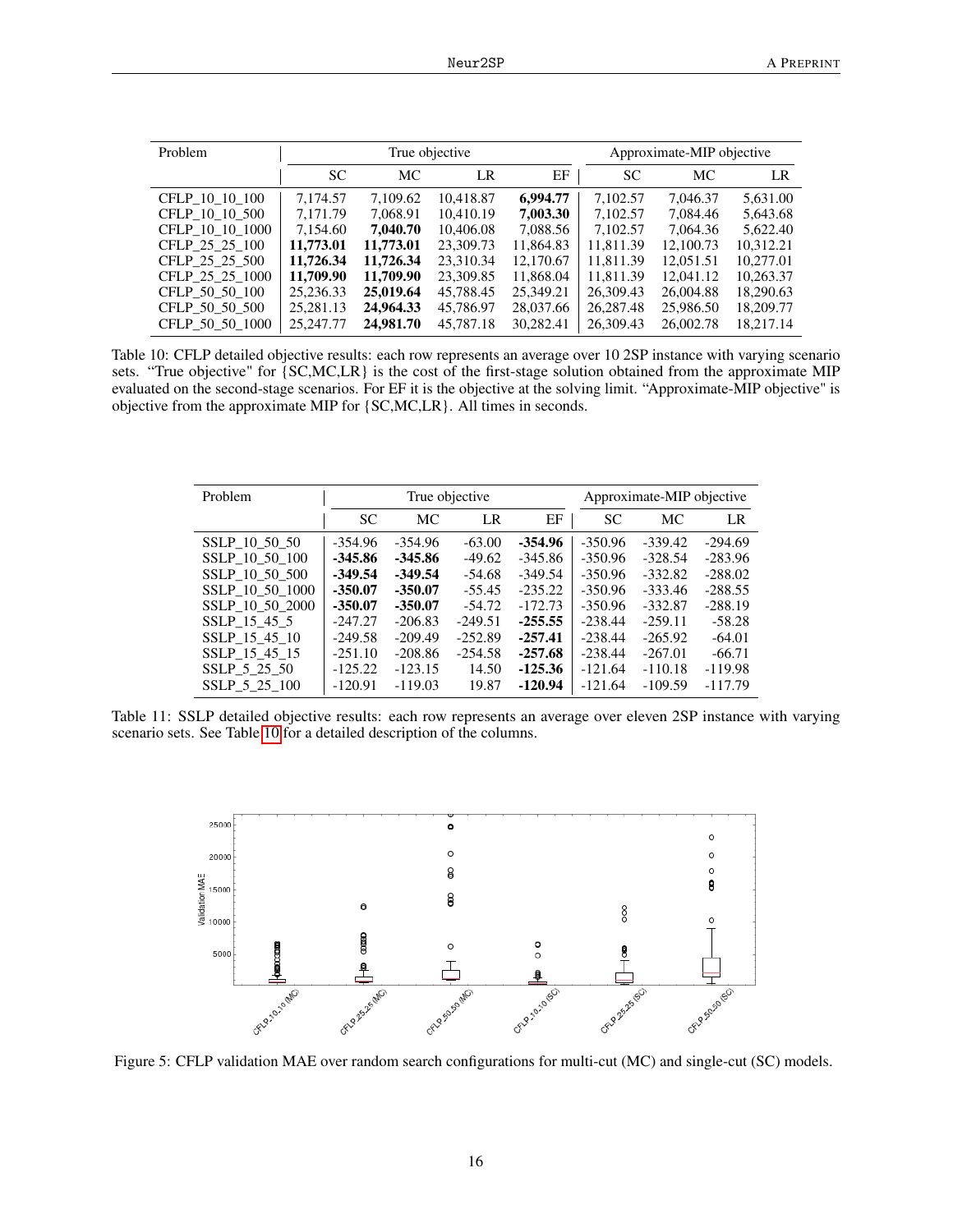| Problem               |           |                          | True objective |          | Approximate-MIP objective |           |          |  |
|-----------------------|-----------|--------------------------|----------------|----------|---------------------------|-----------|----------|--|
|                       | <b>SC</b> | MC                       | LR             | EF       | <b>SC</b>                 | <b>MC</b> | LR       |  |
| INVP $B E 4$          | $-51.56$  | $-55.29$                 | $-46.25$       | $-57.00$ | $-58.59$                  | $-52.15$  | $-63.67$ |  |
| $INVP_B_E_9$          | $-54.86$  | $-58.15$                 | $-53.11$       | $-59.33$ | $-58.81$                  | $-55.33$  | $-63.67$ |  |
| INVP B E $36$         | $-59.55$  | $-58.19$                 | $-58.86$       | $-61.22$ | $-59.38$                  | $-57.92$  | $-63.67$ |  |
| <b>INVP B E 121</b>   | $-61.44$  | $-60.78$                 | $-61.06$       | $-62.29$ | $-59.60$                  | $-58.91$  | $-63.67$ |  |
| <b>INVP B E 441</b>   | $-59.60$  | $-59.83$                 | $-59.91$       | $-61.32$ | $-59.91$                  | $-58.51$  | $-63.67$ |  |
| <b>INVP B E 1681</b>  | $-59.81$  | $\blacksquare$           | $-59.30$       | $-60.63$ | $-59.94$                  |           | $-63.67$ |  |
| <b>INVP B E 10000</b> | $-59.85$  | $\overline{\phantom{a}}$ | $-58.68$       | $-58.98$ | $-59.95$                  |           | $-63.67$ |  |
| INVP B H 4            | $-51.75$  | $-51.36$                 | $-51.75$       | $-56.75$ | $-58.12$                  | $-52.41$  | $-61.24$ |  |
| INVP B H 9            | $-56.56$  | $-56.56$                 | $-56.56$       | $-59.56$ | $-61.78$                  | $-56.67$  | $-61.24$ |  |
| INVP B H 36           | $-59.31$  | $-59.31$                 | $-59.31$       | $-60.28$ | $-59.38$                  | $-59.52$  | $-61.24$ |  |
| <b>INVP B H 121</b>   | $-59.93$  | $-59.93$                 | $-59.93$       | $-61.01$ | $-60.22$                  | $-60.54$  | $-61.24$ |  |
| <b>INVP B H 441</b>   | $-60.14$  | $-58.07$                 | $-60.14$       | $-61.44$ | $-60.23$                  | $-58.13$  | $-61.24$ |  |
| <b>INVP B H 1681</b>  | $-60.47$  |                          | $-60.47$       | $-60.04$ | $-60.57$                  |           | $-61.24$ |  |
| <b>INVP B H 10000</b> | $-60.53$  |                          | $-60.53$       | $-58.93$ | $-60.65$                  |           | $-61.24$ |  |
| INVP $I E 4$          | $-55.35$  | $-63.50$                 | $-52.50$       | $-63.50$ | $-66.79$                  | $-58.96$  | $-71.57$ |  |
| INVP I E 9            | $-61.63$  | $-64.80$                 | $-61.89$       | $-66.56$ | $-66.70$                  | $-61.70$  | $-71.57$ |  |
| INVP I E 36           | $-66.03$  | $-66.25$                 | $-67.08$       | $-69.86$ | $-67.39$                  | $-65.18$  | $-71.57$ |  |
| <b>INVP_I_E_121</b>   | $-67.35$  | $-67.92$                 | $-69.07$       | $-71.12$ | $-67.39$                  | $-66.70$  | $-71.57$ |  |
| <b>INVP I E 441</b>   | $-67.55$  | $-69.16$                 | $-67.39$       | $-69.64$ | $-67.63$                  | $-67.43$  | $-71.57$ |  |
| <b>INVP I E 1681</b>  | $-67.95$  | $-66.73$                 | $-66.52$       | $-68.85$ | $-67.69$                  | $-67.62$  | $-71.57$ |  |
| <b>INVP I E 10000</b> | $-67.94$  |                          | $-65.67$       | $-67.04$ | $-67.82$                  |           | $-71.57$ |  |
| INVP I H 4            | $-54.75$  | $-55.78$                 | $-54.75$       | $-63.50$ | $-65.31$                  | $-59.99$  | $-66.07$ |  |
| INVP I H 9            | $-59.78$  | $-65.25$                 | $-59.78$       | $-65.78$ | $-64.15$                  | $-61.08$  | $-66.07$ |  |
| <b>INVP I H 36</b>    | $-63.78$  | $-64.80$                 | $-63.78$       | $-67.11$ | $-66.79$                  | $-63.76$  | $-66.07$ |  |
| <b>INVP I H 121</b>   | $-65.03$  | $-64.37$                 | $-65.03$       | $-67.75$ | $-65.38$                  | $-64.64$  | $-66.07$ |  |
| <b>INVP_I_H_441</b>   | $-65.12$  | $-65.12$                 | $-65.12$       | $-67.24$ | $-67.13$                  | $-65.16$  | $-66.07$ |  |
| <b>INVP_I_H_1681</b>  | $-65.63$  | $-65.34$                 | $-65.63$       | $-65.41$ | $-65.87$                  | $-65.03$  | $-66.07$ |  |
| <b>INVP I H 10000</b> | -65.66    |                          | $-65.66$       | $-64.63$ | $-66.45$                  |           | $-66.07$ |  |

Table 12: INVP detailed objective results: each row represents single instance. See Table [10](#page-15-0) for a detailed description of the columns.

<span id="page-16-0"></span>

| Problem |        | True objective |          | Approximate-MIP objective |        |        |       |
|---------|--------|----------------|----------|---------------------------|--------|--------|-------|
|         | SC.    | MC.            | LR       | EF                        | SС     | MC.    | LR    |
| PP 125  | 264.30 | 173.10         | $-10.00$ | 273.19                    | 189.75 | 177.12 | 70.75 |
| PP 216  | 200.29 | 131.83         | $-10.00$ | 220.25                    | 189.75 | 168.10 | 70.75 |
| PP 343  | 206.38 | 122.90         | $-10.00$ | 207.77                    | 189.75 | 172.17 | 70.75 |
| PP 512  | 204.41 | 134.83         | $-10.00$ | 223.86                    | 189.75 | 162.54 | 70.75 |
| PP 729  | 219.42 | 137.97         | $-10.00$ | 222.48                    | 189.75 | 167.55 | 70.75 |
| PP 1000 | 202.50 | 126.30         | $-10.00$ | 215.25                    | 189.75 | 165.59 | 70.75 |

Table 13: PP detailed objective results: each row represents single instance. See Table [10](#page-15-0) for a detailed description of the columns.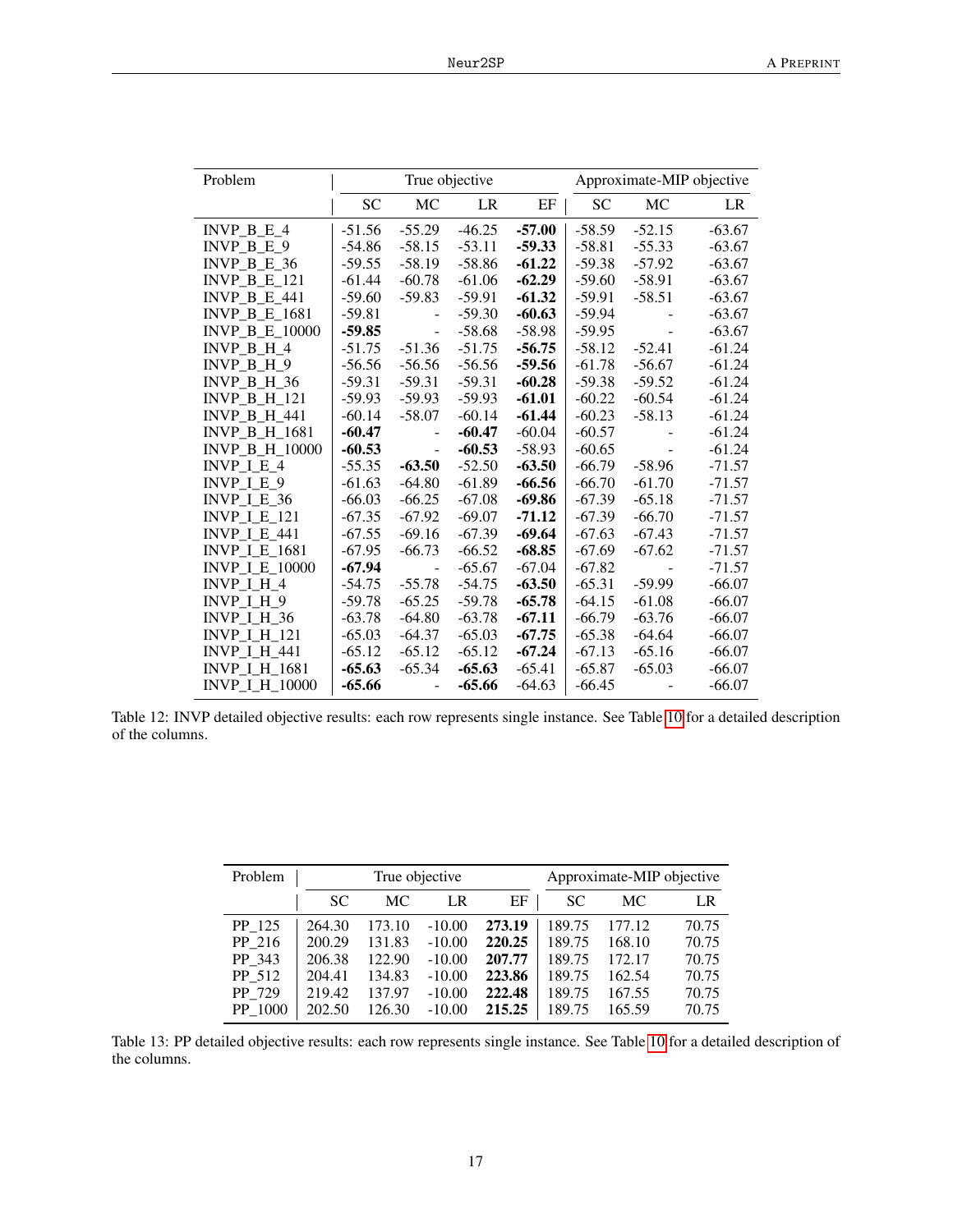| Parameter                     | MC                                           | <b>SC</b>                |
|-------------------------------|----------------------------------------------|--------------------------|
| Batch size                    | $\{16, 32, 64, 128\}$                        | $\{16, 32, 64, 128\}$    |
| Learning rate                 | $[1e^{-5}, 1e^{-1}]$<br>$[1e^{-5}, 1e^{-1}]$ | $[1e^{-5}, 1e^{-1}]$     |
| L1 weight penalty             |                                              | $[1e^{-5}, 1e^{-1}]$     |
| L <sub>2</sub> weight penalty | $[1e^{-5}, 1e^{-1}]$                         | $[1e^{-5}, 1e^{-1}]$     |
| Optimizer                     | [Adam, Adagrad, RMSprop]                     | {Adam, Adagrad, RMSprop} |
| Dropout                       | [0, 0.5]                                     | [0, 0.5]                 |
| # Epochs                      | 1000                                         | 2000                     |
| ReLU hidden dimension         | $\{32, 64\}$                                 | $\{64, 128, 256, 512\}$  |
| Embed hidden dimension 1      |                                              | $\{64, 128, 256, 512\}$  |
| Embed hidden dimension 2      |                                              | $\{16, 32, 64, 128\}$    |
| Embed hidden dimension 3      |                                              | $\{8, 16, 32, 64\}$      |

Table 14: Random search parameter space for multi-cut and single-cut models. For values in {}, we sample with equal probability for each discrete choice. For values in [], we sample a uniform distribution with the given bounds. For single values, we keep it fixed across all configurations. A value of - means that parameter is not applicable for the given model type.

| Parameter             | CFLP 10 10 | CFLP 25 25 | CFLP 50 50 | SSLP 5 25      | SSLP 10 50     | SSLP 15 45     | INVP B E       | INVP B H       | INVP I E | <b>INVP I H</b> | PP      |
|-----------------------|------------|------------|------------|----------------|----------------|----------------|----------------|----------------|----------|-----------------|---------|
| Batch size            | 128        | 16         | 128        | 128            | 128            | 64             |                | 32             |          | 128             | 64      |
| Learning rate         | 0.05029    | 0.05217    | 0.00441    | 0.03385        | 0.07015        | 0.08996        | 0.00435        | 0.00521        | 0.06613  | 0.01614         | 0.0032  |
| L1 weight penalty     | 0.07512    | 0.00551    | 0.08945    | 0.03232        | 0.07079        | 0.09105        | 0.08321        | 0.05754        | 0.01683  | 0.01859         |         |
| L2 weight penalty     | 0.08343    | 0.02846    | 0.08602    | 0.0            | 0.01792        | 0.0            | 0.01047        | 0.02728        |          |                 | 0.0361  |
| Optimizer             | Adam       | Adam       | Adam       | <b>RMSprop</b> | <b>RMSprop</b> | <b>RMSprop</b> | <b>RMSProp</b> | <b>RMSProp</b> | Adam     | Adam            | Adam    |
| Dropout               | 0.02198    | 0.02259    | 0.05565    | 0.00914        | 0.01944        | 0.02257        | 0.17237        | 0.13698        | 0.04986  | 0.0859          | 0.05945 |
| ReLU hidden dimension | 64         | 32         | 64         | 32             | 64             | 32             | 64             | 64             | 64       |                 | 64      |

<span id="page-17-1"></span><span id="page-17-0"></span>Table 15: MC best configurations from random search.

| Parameter                | CFLP 10 10     | CFLP 25 25 | CFLP 50 50 | SSLP 5 25 | SSLP 10 50     | SSLP 15 45 | INVP B E | INVP B H | INVP I E | <b>INVP I H</b> | PP      |
|--------------------------|----------------|------------|------------|-----------|----------------|------------|----------|----------|----------|-----------------|---------|
| Batch size               | 32             | 16         | 128        | 64        | 64             | 32         | 128      | 32       | 16       | 128             | 64      |
| Learning rate            | 0.0263         | 0.06571    | 0.02906    | 0.08876   | 0.07633        | 0.03115    | 0.01959  | 0.00846  | 0.02841  | 0.02867         | 0.08039 |
| L1 weight penalty        | 0.02272        | 0.06841    | 0.05792    | 0.0       | 0.04529        | 0.07182    | 0.0      | 0.0      | 0.00022  |                 |         |
| L2 weight penalty        | 0.05747        | 0.0        | 0.04176    | 0.03488   | 0.0            | 0.0        |          | 0.09007  | 0.02272  | 0.01882         |         |
| Optimizer                | <b>RMSprop</b> | Adam       | Adam       | Adam      | <b>RMSprop</b> | Adam       | Adagrad  | Adam     | Adagrad  | Adagrad         | Adam    |
| Dropout                  | 0.01686        | 0.0028     | 0.03318    | 0.00587   | 0.00018        | 0.0088     | 0.08692  | 0.04096  | 0.01854  | 0.01422         | 0.0072  |
| ReLU hidden dimension    | 128            | 256        | 256        | 256       | -64            | 256        | 256      | 256      | 256      | 256             | 512     |
| Embed hidden dimension 1 | 512            | 128        | 256        | 64        | 128            | 512        | 256      | 512      | 64       | 256             | 512     |
| Embed hidden dimension 2 | 16             | 64         | 64         | 16        | 32             | 64         | 16       | 16       | 32       | 32              | 128     |
| Embed hidden dimension 3 | 16             | 16         |            | 32        | 64             | 16         | 32       | 16       |          | 64              | 16      |

<span id="page-17-2"></span>

| Table 16: SC best configurations from random search. |  |
|------------------------------------------------------|--|
|------------------------------------------------------|--|



Figure 6: SSLP validation MAE over random search configurations for multi-cut (MC) and single-cut (SC) models.